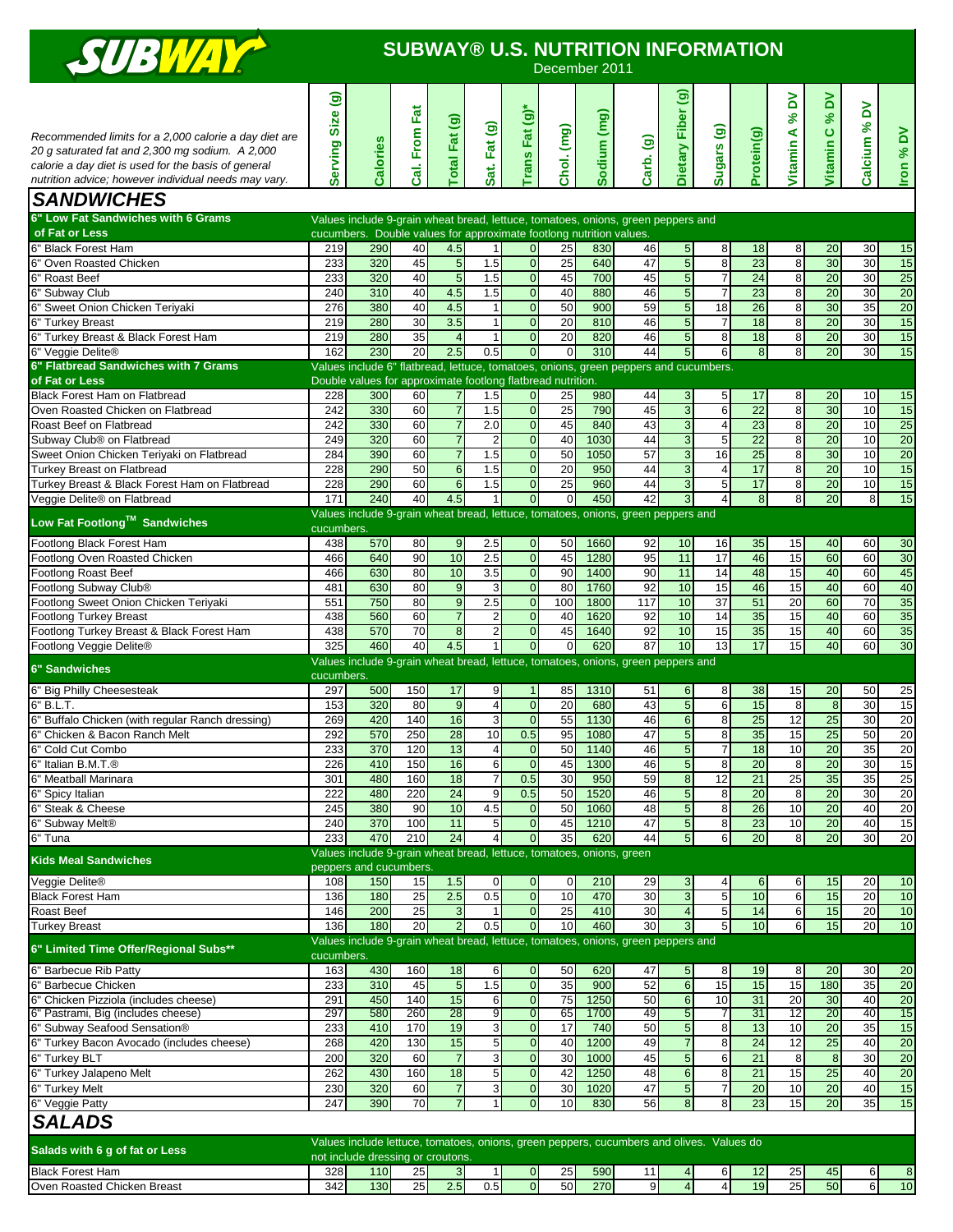| Recommended limits for a 2,000 calorie a day diet are<br>20 g saturated fat and 2,300 mg sodium. A 2,000<br>calorie a day diet is used for the basis of general<br>nutrition advice; however individual needs may vary.<br>Roast Beef | ම<br>Size<br>erving<br>Ō<br>342 | <b>Calories</b><br>140                                             | Fat<br>From<br>ි.<br>30 | $\widehat{\mathbf{e}}$<br><b>Total Fat</b><br>3.5 | Fat (g)<br>Sat.<br>$\overline{1}$ | Trans Fat $(g)$ *<br>$\mathbf 0$ | (mg)<br>Chol.<br>45 | Sodium (mg)<br>450 | $\widehat{\mathbf{e}}$<br>Carb.<br>10 | $\widehat{\mathbf{e}}$<br>Fiber<br><b>Dietary</b><br>$\overline{\mathbf{4}}$ | Sugars (g)<br>5                | Protein(g)<br>18 | δ<br>$\aleph$<br>⋖<br>Vitamin<br>25 | δ<br>వ్<br>ပ<br>Vitamin<br>45    | δ<br>$\infty$<br>Calcium<br>6 | ă<br>$\mathcal{S}^{\mathbf{c}}$<br>$\frac{1}{15}$ |
|---------------------------------------------------------------------------------------------------------------------------------------------------------------------------------------------------------------------------------------|---------------------------------|--------------------------------------------------------------------|-------------------------|---------------------------------------------------|-----------------------------------|----------------------------------|---------------------|--------------------|---------------------------------------|------------------------------------------------------------------------------|--------------------------------|------------------|-------------------------------------|----------------------------------|-------------------------------|---------------------------------------------------|
| Subway Club <sup>®</sup>                                                                                                                                                                                                              | 349                             | 140                                                                | 30                      | 3.5                                               | 1                                 | $\mathbf 0$                      | 40                  | 640                | 11                                    | $\overline{4}$                                                               | $\overline{5}$                 | 17               | 25                                  | 45                               | 6                             | 15                                                |
| Sweet Onion Chicken Teriyaki                                                                                                                                                                                                          | 385                             | 200                                                                | 25                      | 3                                                 | 1                                 | $\mathbf 0$                      | 50                  | 660                | 24                                    | $\overline{4}$                                                               | 16                             | 20               | 25                                  | 50                               | 6                             | 10                                                |
| <b>Turkey Breast</b><br>Turkey Breast & Ham                                                                                                                                                                                           | 328<br>328                      | 110<br>110                                                         | 20<br>25                | $\overline{2}$<br>2.5                             | 0.5<br>0.5                        | $\mathbf 0$<br>$\mathbf 0$       | 20<br>20            | 570<br>580         | 11<br>11                              | $\overline{\mathbf{4}}$<br>$\overline{4}$                                    | 5<br>5                         | 12<br>12         | 25<br>25                            | 45<br>45                         | 6<br>6                        | 10<br>$\infty$                                    |
| Veggie Delite®                                                                                                                                                                                                                        | 271                             | 50                                                                 | 10                      |                                                   | $\mathbf 0$                       | $\pmb{0}$                        | $\mathbf 0$         | 65                 | 9                                     | $\overline{\mathbf{4}}$                                                      | 4                              | 3                | 25                                  | 45                               | 4                             | $6\overline{6}$                                   |
| Grilled Chicken & Baby Spinach                                                                                                                                                                                                        | 286                             | 130                                                                | 25                      | 2.5                                               | 0.5                               | $\mathbf 0$                      | 50                  | 330                | 10                                    | 3                                                                            | $\overline{4}$                 | 20               | 170                                 | 80                               | 10                            | 20                                                |
| <b>Salad Dressing</b>                                                                                                                                                                                                                 |                                 |                                                                    |                         |                                                   |                                   |                                  |                     |                    |                                       |                                                                              |                                |                  |                                     |                                  |                               |                                                   |
| Fat Free Italian                                                                                                                                                                                                                      | 57                              | 35                                                                 | $\overline{0}$          | $\overline{0}$                                    | $\mathbf{0}$                      | $\mathbf 0$                      | 0                   | 720                | 7                                     | 0                                                                            | 4                              |                  | $\overline{0}$                      | $\overline{0}$                   | 2                             | $\overline{0}$                                    |
| Ranch                                                                                                                                                                                                                                 | 57                              | 290                                                                | 270                     | 30                                                | 4.5                               | 0.5                              | 15                  | 540                | 3                                     | $\overline{0}$                                                               | 3                              | $\overline{1}$   | $\overline{0}$                      | $\overline{0}$                   | $\overline{0}$                | $\overline{0}$                                    |
| <b>BREAKFAST &amp; PIZZA</b>                                                                                                                                                                                                          |                                 |                                                                    |                         |                                                   |                                   |                                  |                     |                    |                                       |                                                                              |                                |                  |                                     |                                  |                               |                                                   |
| Egg Muffin Melts (with Egg White)                                                                                                                                                                                                     |                                 | Values include light wheat English muffin, egg white and cheese.   |                         |                                                   |                                   |                                  |                     |                    |                                       |                                                                              |                                |                  |                                     |                                  |                               |                                                   |
| Egg White & Cheese                                                                                                                                                                                                                    | 105                             | 150                                                                | 30                      | 3.5                                               | 1.5                               | $\mathbf 0$                      | 5                   | 480                | 24                                    | $5\phantom{.0}$                                                              | 1                              | 12               | $\overline{2}$                      | $\overline{0}$                   | 25                            | 6                                                 |
| Egg White & Cheese (with ham)                                                                                                                                                                                                         | 119                             | 170                                                                | 34                      | $\overline{4}$                                    | 1.5                               | $\mathbf{0}$                     | 10                  | 610                | 24                                    | $\overline{5}$                                                               | $\mathbf{1}$                   | 14               | 2 <sub>l</sub>                      | $\overline{0}$                   | 25                            | $6\phantom{1}6$                                   |
| Breakfast B.M.T.® Melt                                                                                                                                                                                                                | 142                             | 220                                                                | 70                      | $\boldsymbol{8}$                                  | 3                                 | $\mathbf{0}$                     | 20                  | 860                | 25                                    | $\overline{5}$                                                               | $\boldsymbol{2}$               | 16               | $\overline{4}$                      | $\sqrt{2}$                       | 25                            | $\,6\,$                                           |
| Bacon, Egg (White) & Cheese                                                                                                                                                                                                           | 110                             | 180                                                                | 45                      | $\overline{5}$                                    | $\overline{2}$                    | $\mathbf 0$                      | 10                  | 580                | 24                                    | $\overline{5}$                                                               | $\mathbf{1}$                   | 13               | $\overline{2}$                      | $\overline{0}$                   | 25                            | 6                                                 |
| Mega*                                                                                                                                                                                                                                 | 138                             | 300                                                                | 150                     | 17                                                | $\overline{7}$                    | $\mathbf{0}$                     | 30                  | 840                | $\overline{24}$                       | 5                                                                            | $\mathbf{1}$                   | 17               | $2 \overline{ }$                    | $\overline{0}$                   | $\overline{25}$               | $\overline{8}$                                    |
| Sausage, Egg (White) & Cheese**                                                                                                                                                                                                       | 133                             | 270                                                                | 140                     | 15                                                | 6                                 | $\overline{0}$<br>$\overline{0}$ | 25<br>15            | 740<br>620         | 24<br>25                              | $\sqrt{5}$<br>5                                                              | $\mathbf{1}$                   | 15               | $\overline{a}$                      | $\mathbf 0$<br>$\overline{0}$    | 25                            | $\bf 8$                                           |
| Steak, Egg (White) & Cheese<br>Sunrise Subway Melt®                                                                                                                                                                                   | 122<br>149                      | 180<br>210                                                         | 40<br>50                | $\overline{4}$<br>6                               | 1.5<br>2.5                        | $\mathbf 0$                      | 20                  | 830                | 26                                    | $\overline{5}$                                                               | $\mathbf{1}$<br>$\overline{c}$ | 15<br>18         | $2 \overline{ }$<br>$\overline{4}$  | $\overline{2}$                   | 25<br>25                      | $\infty$<br>8                                     |
| Egg Muffin Melts (with Regular Egg)                                                                                                                                                                                                   |                                 | Values include light wheat English muffin, regular egg and cheese. |                         |                                                   |                                   |                                  |                     |                    |                                       |                                                                              |                                |                  |                                     |                                  |                               |                                                   |
| Egg & Cheese                                                                                                                                                                                                                          | 105                             | 170                                                                | 50                      | $6 \overline{6}$                                  | $\overline{c}$                    | $\overline{0}$                   | 115                 | 460                | 24                                    | $6\phantom{1}$                                                               | 1                              | 12               | $\overline{4}$                      | $\overline{0}$                   | 20                            | 8                                                 |
| Egg & Cheese (with ham)                                                                                                                                                                                                               | 119                             | 190                                                                | 50                      | $6\overline{6}$                                   | $\overline{2}$                    | $\pmb{0}$                        | 120                 | 590                | 24                                    | $6\phantom{1}$                                                               | $\overline{2}$                 | 14               | $\overline{4}$                      | $\overline{0}$                   | 20                            | $\overline{8}$                                    |
| Breakfast B.M.T.® Melt                                                                                                                                                                                                                | 142                             | 240                                                                | 90                      | 10                                                | $\overline{4}$                    | $\mathbf 0$                      | 130                 | 830                | $\overline{25}$                       | 6                                                                            | $\overline{2}$                 | 16               | 6                                   | $\overline{2}$                   | 20                            | $\overline{8}$                                    |
| Bacon, Egg & Cheese                                                                                                                                                                                                                   | 110                             | 200                                                                | 70                      | $\overline{7}$                                    | 3                                 | $\mathbf 0$                      | 120                 | 550                | 24                                    | $6\phantom{a}$                                                               | 1                              | 13               | $\overline{4}$                      | $\mathbf 0$                      | 20                            | $\bf 8$                                           |
| Mega**                                                                                                                                                                                                                                | 138                             | 320                                                                | 170                     | 19                                                | $\overline{7}$                    | $\mathbf 0$                      | 140                 | 810                | 24                                    | $6\phantom{1}6$                                                              | $\overline{2}$                 | 17               | $\overline{4}$                      | $\overline{0}$                   | 20                            | 10                                                |
| Sausage, Egg & Cheese**                                                                                                                                                                                                               | 133                             | 290                                                                | 160                     | 17                                                | $\overline{7}$                    | $\mathbf{0}$                     | 130                 | 720                | 24                                    | $\,6$                                                                        | $\mathbf{1}$                   | 15               | $\overline{4}$                      | $\overline{0}$                   | 20                            | 10                                                |
| Steak, Egg & Cheese                                                                                                                                                                                                                   | 122                             | 200                                                                | 60                      | $\boldsymbol{6}$                                  | 2.5                               | $\mathbf{0}$                     | 125                 | 610                | $\overline{25}$                       | $6\phantom{.}6$                                                              | $\boldsymbol{2}$               | 15               | $\overline{4}$                      | $\pmb{0}$                        | 20                            | 10                                                |
| Sunrise Subway Melt®                                                                                                                                                                                                                  | 149                             | 230                                                                | 70                      | $\infty$                                          | 3                                 | $\mathbf 0$                      | 130                 | 810                | 26                                    | $6\phantom{1}$                                                               | $\overline{2}$                 | 18               | $6 \mid$                            | $\overline{2}$                   | 20                            | $\bf 8$                                           |
| <b>Egg Whites on Mornin' Flatbreads</b><br>Egg White & Cheese                                                                                                                                                                         | 91                              | Values include mornin' flatbread, egg white and cheese.<br>170     | 45                      | $\overline{5}$                                    | 1.5                               | $\overline{0}$                   | 5                   | 540                | 21                                    | $\mathbf{1}$                                                                 | $\mathbf{1}$                   | 9                | $\overline{2}$                      | $\mathbf 0$                      | 20                            | $\boldsymbol{8}$                                  |
| Egg White & Cheese (with ham)                                                                                                                                                                                                         | 106                             | 180                                                                | 49                      | $\overline{5}$                                    | $\overline{2}$                    | $\mathbf 0$                      | 10                  | 670                | 22                                    | $\mathbf{1}$                                                                 | $\mathbf{1}$                   | 12               | 2 <sub>l</sub>                      | $\mathbf 0$                      | 20                            | $\boldsymbol{8}$                                  |
| Breakfast B.M.T.® Melt                                                                                                                                                                                                                | 129                             | 230                                                                | 90                      | 10                                                | 3.5                               | $\mathbf{0}$                     | 20                  | 910                | 22                                    | $\mathbf{1}$                                                                 | $\sqrt{2}$                     | 14               | $\overline{4}$                      | $\overline{2}$                   | 20                            | $\infty$                                          |
| Bacon, Egg White & Cheese                                                                                                                                                                                                             | 96                              | 190                                                                | 60                      | $\overline{7}$                                    | 2.5                               | $\mathbf 0$                      | 10                  | 630                | 21                                    | $\mathbf{1}$                                                                 | $\mathbf{1}$                   | 11               | $\overline{2}$                      | $\pmb{0}$                        | 20                            | $\bf 8$                                           |
| Mega*                                                                                                                                                                                                                                 | 124                             | 310                                                                | 170                     | 19                                                | $\overline{7}$                    | $\mathbf 0$                      | 30                  | 830                | 22                                    | $\overline{1}$                                                               | 1                              | 15               | $\overline{2}$                      | $\overline{0}$                   | 20                            | 10                                                |
| Sausage, Egg White & Cheese**                                                                                                                                                                                                         | 120                             | 290                                                                | 150                     | 17                                                | 6                                 | $\overline{0}$                   | 25                  | 800                | 21                                    | $\mathbf{1}$                                                                 | $\mathbf{1}$                   | 13               | $2 \overline{ }$                    | $\mathbf 0$                      | 20                            | 10                                                |
| Steak, Egg White & Cheese                                                                                                                                                                                                             | 108                             | 190                                                                | 50                      | $6\phantom{a}$                                    | $\overline{c}$                    | $\overline{0}$                   | 15                  | 670                | $\overline{22}$                       | $\mathbf{1}$                                                                 | 1                              | 13               | $\overline{2}$                      | $\mathbf 0$                      | 20                            | 10                                                |
| Subway Sunrise Melt®<br><b>Regular Egg on Mornin' Flatbreads</b>                                                                                                                                                                      | 136                             | 220                                                                | 70                      | $\overline{8}$                                    | 3                                 | $\overline{0}$                   | 20                  | 890                | 23                                    | $\mathbf{1}$                                                                 | $\overline{2}$                 | 16               | 4                                   | $\overline{2}$                   | 20                            | $\overline{8}$                                    |
|                                                                                                                                                                                                                                       | 91                              | Values include mornin' flatbread, regular egg and cheese.          | 190 60                  | $\overline{ }$                                    | 2.5                               | $\overline{0}$                   | 115                 | 520                | 21                                    | $\overline{1}$                                                               | $2\vert$                       | 9                | $\overline{4}$                      | $\overline{0}$                   | 10                            | 10                                                |
| Egg & Cheese<br>Egg & Cheese (with ham)                                                                                                                                                                                               | 106                             | 200                                                                | 70                      | $\infty$                                          | 2.5                               | $\mathbf 0$                      | 120                 | 650                | 22                                    | $\overline{1}$                                                               | $\overline{2}$                 | 12               | $\overline{4}$                      | $\overline{\mathbf{0}}$          | 10                            | 10                                                |
| Breakfast B.M.T.® Melt                                                                                                                                                                                                                | 129                             | 250                                                                | 110                     | 12                                                | 4                                 | $\mathbf{0}$                     | 130                 | 890                | 22                                    | $\mathbf{1}$                                                                 | $\mathbf{3}$                   | 14               | 6                                   | $\overline{c}$                   | 10                            | 10                                                |
| Bacon, Egg & Cheese                                                                                                                                                                                                                   | 96                              | 210                                                                | 80                      | $\overline{9}$                                    | 3.5                               | $\mathbf 0$                      | 120                 | 610                | 21                                    | $\mathbf{1}$                                                                 | $\boldsymbol{2}$               | 11               | $\overline{4}$                      | $\pmb{0}$                        | 10                            | 10                                                |
| Mega**                                                                                                                                                                                                                                | 124                             | 330                                                                | 190                     | 21                                                | 8                                 | $\pmb{0}$                        | 140                 | 870                | 22                                    | $\mathbf{1}$                                                                 | $\boldsymbol{2}$               | 15               | $\overline{4}$                      | $\overline{0}$                   | 10                            | 12                                                |
| Sausage, Egg & Cheese**                                                                                                                                                                                                               | 120                             | 310                                                                | 170                     | 19                                                | $\overline{7}$                    | $\mathbf{0}$                     | 135                 | 770                | 21                                    | $\mathbf{1}$                                                                 | $\overline{2}$                 | 13               | $\overline{4}$                      | $\overline{0}$                   | 10                            | 10                                                |
| Steak, Egg & Cheese                                                                                                                                                                                                                   | 108                             | 210                                                                | 70                      | $\bf 8$                                           | 3                                 | $\mathbf{0}$                     | 125                 | 650                | $\overline{22}$                       | $\mathbf{1}$                                                                 | $\boldsymbol{2}$               | 13               | $\overline{4}$                      | $\pmb{0}$                        | 10                            | 10                                                |
| Subway Sunrise Melt®                                                                                                                                                                                                                  | 136                             | 240<br>Values include 9-grain wheat bread, egg white and cheese.   | 90                      | 10                                                | 3.5                               | $\mathbf{0}$                     | 130                 | 870                | 23                                    | $\mathbf{1}$                                                                 | 3                              | 16               | 6                                   | $\overline{2}$                   | 10                            | 10                                                |
| 6" Omelet Sandwich (with Egg White)<br>6" Egg White & Cheese                                                                                                                                                                          | 174                             | 320                                                                | 69                      | $\bf8$                                            | 3                                 | $\overline{0}$                   | 10                  | 940                | 44                                    | $\overline{4}$                                                               | 5                              | 19               | $\overline{4}$                      | $\overline{0}$                   | 60                            | 15                                                |
| 6" Egg White & Cheese (with Ham)                                                                                                                                                                                                      | 203                             | 350                                                                | 80                      | $\boldsymbol{9}$                                  | $\overline{3.5}$                  | $\mathbf 0$                      | 25                  | 1200               | 45                                    | $\overline{4}$                                                               | 6                              | 24               | $\overline{4}$                      | $\overline{0}$                   | 60                            | 15                                                |
| 6" Breakfast B.M.T.® Melt                                                                                                                                                                                                             | 261                             | 460                                                                | 160                     | 17                                                | 7                                 | $\mathbf 0$                      | 45                  | 1680               | 48                                    | $\overline{5}$                                                               | $\overline{7}$                 | 29               | 10                                  | $\bf 8$                          | 60                            | 15                                                |
| 6" Bacon, Egg White & Cheese                                                                                                                                                                                                          | 184                             | 370                                                                | 100                     | 11                                                | 4.5                               | $\mathbf 0$                      | 20                  | 1120               | 45                                    | $\overline{4}$                                                               | $\overline{5}$                 | 23               |                                     | $\overline{0}$                   | 60                            | 15                                                |
| 6" Mega**                                                                                                                                                                                                                             | 240                             | 610                                                                | 310                     | 35                                                | 14                                | $\pmb{0}$                        | 55                  | 1640               | 45                                    | $\overline{\mathbf{4}}$                                                      | $\sqrt{5}$                     | 30               | $\overline{4}$                      | $\sqrt{2}$                       | 60                            | 20                                                |
| 6" Sausage, Egg White & Cheese**                                                                                                                                                                                                      | 231                             | 570                                                                | 280                     | 31                                                | $\overline{12}$                   | $\mathbf{O}$                     | 45                  | 1460               | 45                                    | $\overline{4}$                                                               | $\overline{5}$                 | $\overline{26}$  | $\overline{4}$                      | $\overline{c}$                   | 60                            | 20                                                |
| 6" Steak, Egg White & Cheese                                                                                                                                                                                                          | 217                             | 390                                                                | 90                      | 10                                                | $\overline{4}$                    | $\overline{0}$                   | 35                  | 1270               | 47                                    | $\overline{\mathbf{4}}$                                                      | 6                              | 28               | $\overline{4}$                      | $\overline{0}$                   | 60                            | 20                                                |
| 6" Sunrise Melt                                                                                                                                                                                                                       | $\overline{275}$                | 430                                                                | 120                     | 13                                                | 5                                 | $\mathbf{0}$                     | 45                  | 1640               | 48                                    | $\overline{\mathbf{4}}$                                                      | $\boldsymbol{7}$               | 32               | 10                                  | $\bf 8$                          | 60                            | 20                                                |
| 6" Western, Egg White & Cheese                                                                                                                                                                                                        | $\overline{212}$                | 350                                                                | 78                      | $\overline{9}$                                    | 3.5                               | $\pmb{0}$                        | $\overline{25}$     | 1200               | 46                                    | $\overline{4}$                                                               | 6                              | $\overline{24}$  | $\overline{4}$                      | $\boldsymbol{6}$                 | 60                            | 15                                                |
| 6" Omelet Sandwiches (with Regular Egg)<br>6" Egg & Cheese                                                                                                                                                                            | 174                             | Values include 9-grain wheat bread, regular egg and cheese<br>360  | 110                     | 12                                                | 4.5                               | $\mathbf 0$                      | 230                 | 890                | 44                                    | $\overline{5}$                                                               | 6                              | 19               | 8                                   | $\mathbf 0$                      | 40                            | 20                                                |
| 6" Egg & Cheese (with Ham)                                                                                                                                                                                                            | 202.7                           | 390                                                                | 120                     | 13                                                | 5                                 | $\pmb{0}$                        | 240                 | 1150               | 45                                    | 5                                                                            | $\overline{7}$                 | $\overline{24}$  | 8                                   | $\overline{\mathbf{0}}$          | 40                            | 20                                                |
| 6" Breakfast B.M.T.® Melt                                                                                                                                                                                                             | 261                             | 500                                                                | 200                     | 21.95                                             | 8                                 | $\pmb{0}$                        | 265                 | 1640               | 47                                    | $\overline{5}$                                                               | $\boldsymbol{9}$               | 280              | 15                                  | $\bf 8$                          | 45                            | 20                                                |
| 6" Bacon, Egg & Cheese                                                                                                                                                                                                                | 184                             | 410                                                                | 140                     | 16                                                | 6                                 | $\mathbf 0$                      | 240                 | 1080               | 45                                    | 5                                                                            | 6                              | 23               | 8                                   | $\overline{0}$                   | 40                            | 20                                                |
| 6" Mega**                                                                                                                                                                                                                             | 240                             | 650                                                                | 350                     | 39                                                | 15                                | $\pmb{0}$                        | 275                 | 1600               | 45                                    | 5                                                                            | $\overline{7}$                 | 30               | 8                                   | $\overline{2}$                   | 45                            | 25                                                |
| 6" Sausage, Egg & Cheese**                                                                                                                                                                                                            | 231                             | 610                                                                | 320                     | 36                                                | 14                                | $\mathbf{0}$                     | 265                 | 1410               | 45                                    | $\overline{5}$                                                               | 6                              | 26               | 8                                   | $\sqrt{2}$                       | 40                            | 20                                                |
| 6" Steak, Egg & Cheese                                                                                                                                                                                                                | $\overline{217}$                | 430                                                                | 130                     | 15                                                | $5\phantom{.0}$                   | $\bf 0$                          | 255                 | 1220               | 47                                    | $\overline{5}$                                                               | $\overline{7}$                 | $\overline{28}$  | 8                                   | $\pmb{0}$                        | 40                            | 20                                                |
| 6" Subway Sunrise Melt®                                                                                                                                                                                                               | $\overline{275}$                | 470                                                                | 160                     | 17                                                | $\overline{7}$                    | $\pmb{0}$                        | 260                 | 1590               | 48                                    | 5                                                                            | 8                              | 32               | 15                                  | $\bf 8$                          | 45                            | 20                                                |
| 6" Western, Egg & Cheese                                                                                                                                                                                                              | 212                             | 390                                                                | 118                     | 13                                                | 5 <sub>l</sub>                    | $\mathbf 0$                      | 240                 | 1150               | 46                                    | 5                                                                            | $\overline{7}$                 | 24               | 8 <sup>1</sup>                      | $\overline{6}$                   | 40                            | 20                                                |
| Omelet on 6" Flatbread (with Egg White)                                                                                                                                                                                               |                                 | Values include 6" flatbread, egg white and cheese.                 |                         |                                                   |                                   |                                  |                     |                    |                                       |                                                                              |                                |                  |                                     |                                  |                               |                                                   |
| Egg White & Cheese on 6" Flatbread<br>Egg White & Cheese (with ham) on 6" Flatbread                                                                                                                                                   | 183<br>211                      | 330<br>360                                                         | 90<br>100               | 10<br>11                                          | 3.5<br>3.5                        | $\overline{0}$<br>$\pmb{0}$      | 10<br>25            | 1080<br>1340       | 42<br>43                              | $\overline{2}$<br>$\overline{2}$                                             | $\overline{2}$<br>ω            | 19<br>23         | $\overline{4}$<br>$\overline{4}$    | $\overline{0}$<br>$\overline{0}$ | 35<br>35                      | 15<br>15                                          |
| Breakfast B.M.T.® Melt on 6" Flatbread                                                                                                                                                                                                | 270                             | 470                                                                | 180                     | 20                                                | $\overline{7}$                    | $\mathbf 0$                      | 45                  | 1830               | 45                                    | $\overline{2}$                                                               | $\overline{\mathbf{4}}$        | 28               | 10                                  | $\bf 8$                          | 35                            | 15                                                |
|                                                                                                                                                                                                                                       |                                 |                                                                    |                         |                                                   |                                   |                                  |                     |                    |                                       |                                                                              |                                |                  |                                     |                                  |                               |                                                   |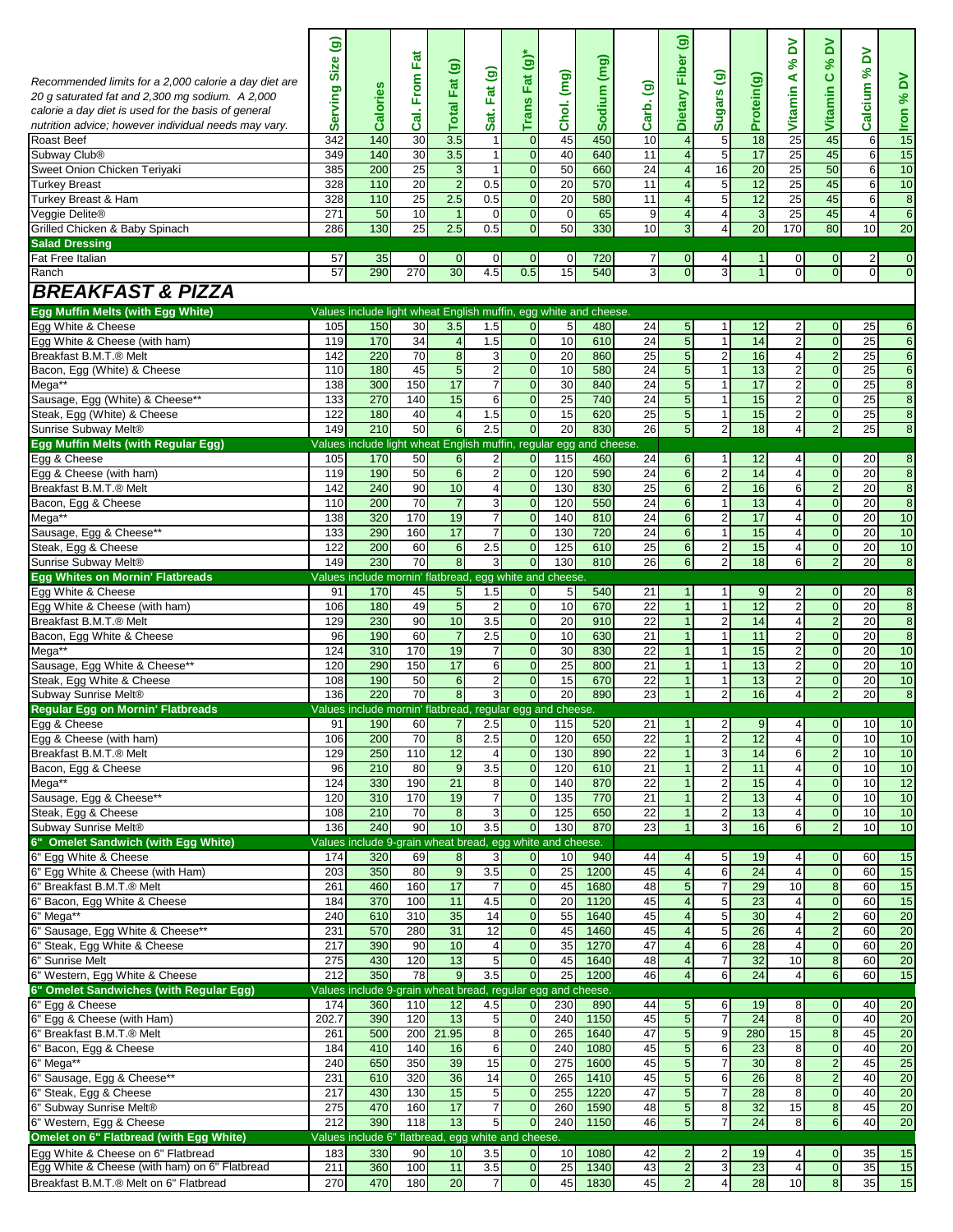| Recommended limits for a 2,000 calorie a day diet are<br>20 g saturated fat and 2,300 mg sodium. A 2,000<br>calorie a day diet is used for the basis of general<br>nutrition advice; however individual needs may vary.<br>Bacon, Egg White & Cheese on 6" Flatbread<br>Mega** on 6" Flatbread<br>Sausage, Egg White & Cheese** on 6" Flatbread<br>Steak, Egg (White) & Cheese on 6" Flatbread<br>Sunrise Subway Melt (r) on 6" Flatbread<br>Omelet on 6" Flatbread (with Regular Egg)<br>Egg & Cheese on 6" Flatbread<br>Egg & Cheese (with ham) on 6" Flatbread<br>Breakfast B.M.T.® Melt on 6" Flatbread<br>Bacon, Egg & Cheese on 6" Flatbread<br>Mega** on 6" Flatbread<br>Sausage, Egg & Cheese** on 6" Flatbread<br>Steak, Egg & Cheese on 6" Flatbread<br>Subway Sunrise Melt® on 6" Flatbread<br>Breakfast Sandwiches on Footlong Bread (with Regular Egg)<br>Footlong Egg & Cheese<br>Footlong Egg & Cheese (with ham)<br>Footlong Breakfast B.M.T.® Melt<br>Footlong Bacon & Cheese<br>Footlong Mega**<br>Footlong Sausage & Cheese**<br>Footlong Steak & Cheese<br>Footlong Subway Sunrise Melt®<br>Breakfast Sandwiches on Footlong Flatbread (with Regular Egg)<br>Footlong Egg & Cheese on Flatbread<br>Footlong Egg & Cheese (with ham) on Flatbread | ම<br>Size<br>erving<br>ဖာ<br>192<br>249<br>240<br>225<br>284<br>183<br>211<br>270<br>192<br>249<br>240<br>225<br>284<br>349<br>405<br>522<br>367<br>481<br>462<br>434<br>550<br>366<br>422 | Calories<br>380<br>620<br>570<br>400<br>440<br>Values include 6"<br>370<br>400<br>510<br>420<br>660<br>610<br>440<br>480<br>730<br>780<br>1000<br>820<br>1310<br>1210<br>860<br>940<br>740<br>800 | Fat<br>Cal. From<br>120<br>330<br>300<br>110<br>140<br>130<br>140<br>220<br>160<br>370<br>340<br>150<br>180<br>220<br>240<br>400<br>280<br>710<br>640<br>260<br>310<br>260<br>280 | $\widehat{\mathbf{e}}$<br><b>Total Fat</b><br>13<br>37<br>34<br>12<br>15<br>14<br>15<br>24<br>18<br>42<br>38<br>17<br>$\overline{20}$<br>24<br>$\overline{26}$<br>44<br>31<br>79<br>71<br>29<br>35<br>29<br>31 | Fat (g)<br>Sat.<br>5<br>14<br>13<br>4.5<br>6<br>5<br>5<br>8<br>$\overline{7}$<br>16<br>14<br>6<br>$\overline{7}$<br>9<br>10<br>16<br>12<br>31<br>$\overline{27}$<br>11<br>13<br>10<br>10 | Trans Fat $(g)$ *<br>$\mathbf{0}$<br>$\pmb{0}$<br>$\mathbf 0$<br>$\mathbf{0}$<br>$\pmb{0}$<br>flatbread, regular egg and cheese.<br>$\mathbf 0$<br>$\mathbf 0$<br>$\mathbf 0$<br>$\mathbf{0}$<br>$\mathbf{0}$<br>$\mathbf 0$<br>$\mathbf{0}$<br>$\mathbf 0$<br>$\mathbf{0}$<br>$\overline{0}$<br>$\overline{1}$<br>$\overline{1}$<br>0.5<br>$\mathbf 0$<br>0.5<br>0.5<br>0.5<br>0.5 | (mg)<br>Chol.<br>20<br>60<br>45<br>35<br>45<br>230<br>240<br>265<br>240<br>275<br>265<br>255<br>260<br>460<br>480<br>525<br>480<br>550<br>530<br>510<br>525<br>460<br>485 | Sodium (mg)<br>1270<br>1790<br>1600<br>1450<br>1780<br>1030<br>1290<br>1780<br>1220<br>1740<br>1550<br>1363<br>1730<br>1780<br>2300<br>3270<br>2160<br>3190<br>2820<br>2510<br>3180<br>2070<br>2590 | $\widehat{\mathbf{e}}$<br>Carb.<br>43<br>43<br>43<br>45<br>46<br>42<br>43<br>45<br>42<br>43<br>43<br>44<br>46<br>88<br>91<br>95<br>89<br>90<br>89<br>93<br>96<br>84<br>86 | ම<br>Dietary Fiber<br>$\overline{c}$<br>$\overline{\mathbf{c}}$<br>$\overline{2}$<br>$\overline{2}$<br>$\overline{2}$<br>3<br>3<br>3<br>$\overline{3}$<br>3<br>3<br>$\overline{3}$<br>3<br>10<br>10<br>11<br>10<br>10<br>10<br>10<br>11<br>5<br>5 | ම<br>Sugars<br>$\overline{\mathbf{c}}$<br>$\sqrt{2}$<br>$\overline{2}$<br>$\sqrt{3}$<br>$\overline{4}$<br>3<br>$\overline{4}$<br>6<br>$\overline{4}$<br>4<br>$\overline{4}$<br>$\overline{4}$<br>6<br>12<br>14<br>17<br>13<br>13<br>13<br>14<br>17<br>$\overline{7}$<br>8 | Protein(g)<br>22<br>29<br>26<br>28<br>31<br>19<br>23<br>28<br>$\overline{22}$<br>29<br>26<br>28<br>32<br>39<br>48<br>57<br>45<br>60<br>53<br>57<br>64<br>37<br>46 | ≧<br>వ్<br>⋖<br>Vitamin<br>4<br>4<br>4<br>4<br>10<br>8<br>8<br>15<br>8<br>8<br>8<br>8<br>13<br>15<br>15<br>25<br>15<br>15<br>15<br>15<br>26<br>15<br>15 | % DV<br>$\mathbf{o}$<br>Vitamin<br>$\mathbf 0$<br>$\overline{\mathbf{c}}$<br>$\overline{2}$<br>$\overline{0}$<br>$\bf 8$<br>$\mathbf 0$<br>$\overline{0}$<br>$\overline{8}$<br>$\overline{0}$<br>$\overline{2}$<br>$\overline{\mathbf{c}}$<br>$\overline{0}$<br>8<br>$\mathbf 0$<br>$\overline{0}$<br>15<br>$\mathbf 0$<br>$\overline{c}$<br>$\overline{\mathbf{c}}$<br>$\overline{2}$<br>15<br>$\mathbf 0$<br>$\overline{0}$ | λ<br>వ్<br>Calcium<br>35<br>35<br>35<br>35<br>35<br>20<br>20<br>20<br>20<br>20<br>20<br>20<br>20<br>80<br>80<br>90<br>80<br>90<br>80<br>80<br>90<br>40<br>40 | %DV<br><u>Iron</u><br>15<br>20<br>$\overline{20}$<br>20<br>$\overline{20}$<br>20<br>20<br>$\overline{20}$<br>$\overline{20}$<br>$\overline{25}$<br>$\overline{20}$<br>25<br>20<br>35<br>35<br>40<br>35<br>45<br>45<br>45<br>40<br>35<br>35 |
|----------------------------------------------------------------------------------------------------------------------------------------------------------------------------------------------------------------------------------------------------------------------------------------------------------------------------------------------------------------------------------------------------------------------------------------------------------------------------------------------------------------------------------------------------------------------------------------------------------------------------------------------------------------------------------------------------------------------------------------------------------------------------------------------------------------------------------------------------------------------------------------------------------------------------------------------------------------------------------------------------------------------------------------------------------------------------------------------------------------------------------------------------------------------------------------------------------------------------------------------------------------------|--------------------------------------------------------------------------------------------------------------------------------------------------------------------------------------------|---------------------------------------------------------------------------------------------------------------------------------------------------------------------------------------------------|-----------------------------------------------------------------------------------------------------------------------------------------------------------------------------------|----------------------------------------------------------------------------------------------------------------------------------------------------------------------------------------------------------------|------------------------------------------------------------------------------------------------------------------------------------------------------------------------------------------|-------------------------------------------------------------------------------------------------------------------------------------------------------------------------------------------------------------------------------------------------------------------------------------------------------------------------------------------------------------------------------------|---------------------------------------------------------------------------------------------------------------------------------------------------------------------------|-----------------------------------------------------------------------------------------------------------------------------------------------------------------------------------------------------|---------------------------------------------------------------------------------------------------------------------------------------------------------------------------|---------------------------------------------------------------------------------------------------------------------------------------------------------------------------------------------------------------------------------------------------|---------------------------------------------------------------------------------------------------------------------------------------------------------------------------------------------------------------------------------------------------------------------------|-------------------------------------------------------------------------------------------------------------------------------------------------------------------|---------------------------------------------------------------------------------------------------------------------------------------------------------|-------------------------------------------------------------------------------------------------------------------------------------------------------------------------------------------------------------------------------------------------------------------------------------------------------------------------------------------------------------------------------------------------------------------------------|--------------------------------------------------------------------------------------------------------------------------------------------------------------|--------------------------------------------------------------------------------------------------------------------------------------------------------------------------------------------------------------------------------------------|
| Footlong Breakfast B.M.T.® Melt on Flatbread<br>Footlong Bacon & Cheese on Flatbread                                                                                                                                                                                                                                                                                                                                                                                                                                                                                                                                                                                                                                                                                                                                                                                                                                                                                                                                                                                                                                                                                                                                                                                 | 539<br>384                                                                                                                                                                                 | 1010<br>840                                                                                                                                                                                       | 440<br>320                                                                                                                                                                        | 48<br>36                                                                                                                                                                                                       | 17<br>13                                                                                                                                                                                 | 1.0<br>0.5                                                                                                                                                                                                                                                                                                                                                                          | 525<br>480                                                                                                                                                                | 3560<br>2440                                                                                                                                                                                        | 90<br>85                                                                                                                                                                  | $6\phantom{1}6$<br>$\overline{5}$                                                                                                                                                                                                                 | 11<br>$\overline{7}$                                                                                                                                                                                                                                                      | 56<br>44                                                                                                                                                          | $\overline{25}$<br>15                                                                                                                                   | 15<br>$\mathbf 0$                                                                                                                                                                                                                                                                                                                                                                                                             | 40<br>40                                                                                                                                                     | 40<br>40                                                                                                                                                                                                                                   |
| Footlong Mega** on Flatbread<br>Footlong Sausage & Cheese** on Flatbread                                                                                                                                                                                                                                                                                                                                                                                                                                                                                                                                                                                                                                                                                                                                                                                                                                                                                                                                                                                                                                                                                                                                                                                             | 498<br>479                                                                                                                                                                                 | 1320<br>1230                                                                                                                                                                                      | 750<br>680                                                                                                                                                                        | 83<br>76                                                                                                                                                                                                       | 31<br>28                                                                                                                                                                                 | 0.5<br>0.5                                                                                                                                                                                                                                                                                                                                                                          | 555<br>535                                                                                                                                                                | 3480<br>3100                                                                                                                                                                                        | 86<br>85                                                                                                                                                                  | $\overline{5}$<br>5                                                                                                                                                                                                                               | 8<br>$\overline{7}$                                                                                                                                                                                                                                                       | 59<br>52                                                                                                                                                          | 15<br>15                                                                                                                                                | $\overline{2}$<br>$\overline{\mathbf{c}}$                                                                                                                                                                                                                                                                                                                                                                                     | 40<br>40                                                                                                                                                     | 45<br>45                                                                                                                                                                                                                                   |
| Footlong Steak & Cheese on Flatbread<br>Footlong Subway Sunrise Melt® on Flatbread                                                                                                                                                                                                                                                                                                                                                                                                                                                                                                                                                                                                                                                                                                                                                                                                                                                                                                                                                                                                                                                                                                                                                                                   | 451<br>567                                                                                                                                                                                 | 880<br>960                                                                                                                                                                                        | 300<br>350                                                                                                                                                                        | 34<br>39                                                                                                                                                                                                       | 12<br>14                                                                                                                                                                                 | 0.5<br>0.5                                                                                                                                                                                                                                                                                                                                                                          | 505<br>525                                                                                                                                                                | 2730<br>3470                                                                                                                                                                                        | 89<br>92                                                                                                                                                                  | $\overline{6}$<br>$\overline{6}$                                                                                                                                                                                                                  | 8<br>11                                                                                                                                                                                                                                                                   | 55<br>63                                                                                                                                                          | 15<br>25                                                                                                                                                | $\overline{\mathbf{c}}$<br>15                                                                                                                                                                                                                                                                                                                                                                                                 | 40<br>40                                                                                                                                                     | 45<br>40                                                                                                                                                                                                                                   |
| <b>Breakfast Sides</b>                                                                                                                                                                                                                                                                                                                                                                                                                                                                                                                                                                                                                                                                                                                                                                                                                                                                                                                                                                                                                                                                                                                                                                                                                                               |                                                                                                                                                                                            |                                                                                                                                                                                                   |                                                                                                                                                                                   |                                                                                                                                                                                                                |                                                                                                                                                                                          |                                                                                                                                                                                                                                                                                                                                                                                     |                                                                                                                                                                           |                                                                                                                                                                                                     |                                                                                                                                                                           |                                                                                                                                                                                                                                                   |                                                                                                                                                                                                                                                                           |                                                                                                                                                                   |                                                                                                                                                         |                                                                                                                                                                                                                                                                                                                                                                                                                               |                                                                                                                                                              |                                                                                                                                                                                                                                            |
|                                                                                                                                                                                                                                                                                                                                                                                                                                                                                                                                                                                                                                                                                                                                                                                                                                                                                                                                                                                                                                                                                                                                                                                                                                                                      | 74                                                                                                                                                                                         | 150                                                                                                                                                                                               | 80                                                                                                                                                                                | 9                                                                                                                                                                                                              | $\vert$                                                                                                                                                                                  | $\mathbf 0$                                                                                                                                                                                                                                                                                                                                                                         | $\mathbf 0$                                                                                                                                                               | 440                                                                                                                                                                                                 | 17                                                                                                                                                                        | $\overline{2}$                                                                                                                                                                                                                                    | $\mathbf{0}$                                                                                                                                                                                                                                                              | $\mathbf{1}$                                                                                                                                                      | $\overline{0}$                                                                                                                                          | $\bf{8}$                                                                                                                                                                                                                                                                                                                                                                                                                      | $\overline{0}$                                                                                                                                               | $\overline{2}$                                                                                                                                                                                                                             |
| Hash Browns (4 pc)**                                                                                                                                                                                                                                                                                                                                                                                                                                                                                                                                                                                                                                                                                                                                                                                                                                                                                                                                                                                                                                                                                                                                                                                                                                                 |                                                                                                                                                                                            |                                                                                                                                                                                                   |                                                                                                                                                                                   |                                                                                                                                                                                                                |                                                                                                                                                                                          |                                                                                                                                                                                                                                                                                                                                                                                     |                                                                                                                                                                           |                                                                                                                                                                                                     |                                                                                                                                                                           |                                                                                                                                                                                                                                                   |                                                                                                                                                                                                                                                                           |                                                                                                                                                                   |                                                                                                                                                         |                                                                                                                                                                                                                                                                                                                                                                                                                               |                                                                                                                                                              |                                                                                                                                                                                                                                            |
| 8" Pizza**<br>Cheese                                                                                                                                                                                                                                                                                                                                                                                                                                                                                                                                                                                                                                                                                                                                                                                                                                                                                                                                                                                                                                                                                                                                                                                                                                                 | 293                                                                                                                                                                                        | 680                                                                                                                                                                                               | 200                                                                                                                                                                               | 22                                                                                                                                                                                                             | 9                                                                                                                                                                                        | $\mathbf 0$                                                                                                                                                                                                                                                                                                                                                                         | 40                                                                                                                                                                        | 1070                                                                                                                                                                                                | 96                                                                                                                                                                        | $\overline{4}$                                                                                                                                                                                                                                    | $\overline{7}$                                                                                                                                                                                                                                                            | 32                                                                                                                                                                | 25                                                                                                                                                      | $\overline{4}$                                                                                                                                                                                                                                                                                                                                                                                                                | 45                                                                                                                                                           | 30                                                                                                                                                                                                                                         |
| Cheese & Veggies                                                                                                                                                                                                                                                                                                                                                                                                                                                                                                                                                                                                                                                                                                                                                                                                                                                                                                                                                                                                                                                                                                                                                                                                                                                     | 381                                                                                                                                                                                        | 740                                                                                                                                                                                               | 230                                                                                                                                                                               | $\overline{25}$                                                                                                                                                                                                | 11                                                                                                                                                                                       | $\overline{0}$                                                                                                                                                                                                                                                                                                                                                                      | 50                                                                                                                                                                        | 1270                                                                                                                                                                                                | 100                                                                                                                                                                       | $\overline{5}$                                                                                                                                                                                                                                    | $9\,$                                                                                                                                                                                                                                                                     | 36                                                                                                                                                                | 35                                                                                                                                                      | 30                                                                                                                                                                                                                                                                                                                                                                                                                            | 60                                                                                                                                                           | $\overline{30}$                                                                                                                                                                                                                            |
| Pepperoni<br>Sausage                                                                                                                                                                                                                                                                                                                                                                                                                                                                                                                                                                                                                                                                                                                                                                                                                                                                                                                                                                                                                                                                                                                                                                                                                                                 | 323<br>336                                                                                                                                                                                 | 790<br>820                                                                                                                                                                                        | 290<br>310                                                                                                                                                                        | 32<br>34                                                                                                                                                                                                       | 13<br>14                                                                                                                                                                                 | $\mathbf{0}$<br>$\overline{0}$                                                                                                                                                                                                                                                                                                                                                      | 60<br>70                                                                                                                                                                  | 1350<br>1420                                                                                                                                                                                        | 96<br>97                                                                                                                                                                  | $\overline{4}$<br>$\overline{4}$                                                                                                                                                                                                                  | 8<br>8                                                                                                                                                                                                                                                                    | 38<br>39                                                                                                                                                          | 30<br>30                                                                                                                                                | 4<br>$\overline{4}$                                                                                                                                                                                                                                                                                                                                                                                                           | 60<br>60                                                                                                                                                     | 30<br>30                                                                                                                                                                                                                                   |
|                                                                                                                                                                                                                                                                                                                                                                                                                                                                                                                                                                                                                                                                                                                                                                                                                                                                                                                                                                                                                                                                                                                                                                                                                                                                      |                                                                                                                                                                                            |                                                                                                                                                                                                   |                                                                                                                                                                                   |                                                                                                                                                                                                                |                                                                                                                                                                                          |                                                                                                                                                                                                                                                                                                                                                                                     |                                                                                                                                                                           |                                                                                                                                                                                                     |                                                                                                                                                                           |                                                                                                                                                                                                                                                   |                                                                                                                                                                                                                                                                           |                                                                                                                                                                   |                                                                                                                                                         |                                                                                                                                                                                                                                                                                                                                                                                                                               |                                                                                                                                                              |                                                                                                                                                                                                                                            |
| <b>BREADS &amp; CONDIMENTS</b><br><b>Breads</b>                                                                                                                                                                                                                                                                                                                                                                                                                                                                                                                                                                                                                                                                                                                                                                                                                                                                                                                                                                                                                                                                                                                                                                                                                      |                                                                                                                                                                                            |                                                                                                                                                                                                   |                                                                                                                                                                                   |                                                                                                                                                                                                                |                                                                                                                                                                                          |                                                                                                                                                                                                                                                                                                                                                                                     |                                                                                                                                                                           |                                                                                                                                                                                                     |                                                                                                                                                                           |                                                                                                                                                                                                                                                   |                                                                                                                                                                                                                                                                           |                                                                                                                                                                   |                                                                                                                                                         |                                                                                                                                                                                                                                                                                                                                                                                                                               |                                                                                                                                                              |                                                                                                                                                                                                                                            |
| 6" Italian (White) Bread                                                                                                                                                                                                                                                                                                                                                                                                                                                                                                                                                                                                                                                                                                                                                                                                                                                                                                                                                                                                                                                                                                                                                                                                                                             | 71                                                                                                                                                                                         | 200                                                                                                                                                                                               | 20                                                                                                                                                                                | $\overline{2}$                                                                                                                                                                                                 | 0.5                                                                                                                                                                                      | $\mathbf 0$                                                                                                                                                                                                                                                                                                                                                                         | $\mathbf 0$                                                                                                                                                               | 290                                                                                                                                                                                                 | 38                                                                                                                                                                        |                                                                                                                                                                                                                                                   | 5                                                                                                                                                                                                                                                                         | $\overline{7}$                                                                                                                                                    | $\mathbf 0$                                                                                                                                             | $\mathbf{0}$                                                                                                                                                                                                                                                                                                                                                                                                                  | 30                                                                                                                                                           | 15                                                                                                                                                                                                                                         |
| 6" 9-Grain Wheat Bread<br>6" Parmesan Oregano Bread                                                                                                                                                                                                                                                                                                                                                                                                                                                                                                                                                                                                                                                                                                                                                                                                                                                                                                                                                                                                                                                                                                                                                                                                                  | 78<br>75                                                                                                                                                                                   | 210<br>220                                                                                                                                                                                        | 20<br>25                                                                                                                                                                          | $\overline{2}$<br>2.5                                                                                                                                                                                          | 0.5<br>$\mathbf{1}$                                                                                                                                                                      | $\bf 0$<br>$\mathbf{0}$                                                                                                                                                                                                                                                                                                                                                             | $\mathbf 0$<br>$\mathbf 0$                                                                                                                                                | 310<br>440                                                                                                                                                                                          | 40<br>40                                                                                                                                                                  | $\overline{a}$<br>$\overline{\mathbf{c}}$                                                                                                                                                                                                         | 5<br>$\overline{5}$                                                                                                                                                                                                                                                       | 8<br>8 <sup>1</sup>                                                                                                                                               | $\mathbf 0$<br>$\mathbf 0$                                                                                                                              | $\pmb{0}$<br>$\overline{\mathbf{0}}$                                                                                                                                                                                                                                                                                                                                                                                          | 30<br>35                                                                                                                                                     | 15<br>15                                                                                                                                                                                                                                   |
| 6" Honey Oat                                                                                                                                                                                                                                                                                                                                                                                                                                                                                                                                                                                                                                                                                                                                                                                                                                                                                                                                                                                                                                                                                                                                                                                                                                                         | 89                                                                                                                                                                                         | 260                                                                                                                                                                                               | 25                                                                                                                                                                                | $\mathbf{3}$                                                                                                                                                                                                   | 0.5                                                                                                                                                                                      | $\pmb{0}$                                                                                                                                                                                                                                                                                                                                                                           | $\boldsymbol{0}$                                                                                                                                                          | 330                                                                                                                                                                                                 | 48                                                                                                                                                                        | $\sqrt{5}$                                                                                                                                                                                                                                        | 9                                                                                                                                                                                                                                                                         | 9                                                                                                                                                                 | $\mathbf{0}$                                                                                                                                            | $\overline{0}$                                                                                                                                                                                                                                                                                                                                                                                                                | 30                                                                                                                                                           | 15                                                                                                                                                                                                                                         |
| 6" Hearty Italian Bread**                                                                                                                                                                                                                                                                                                                                                                                                                                                                                                                                                                                                                                                                                                                                                                                                                                                                                                                                                                                                                                                                                                                                                                                                                                            | 75                                                                                                                                                                                         | 210                                                                                                                                                                                               | 20                                                                                                                                                                                | 2.5                                                                                                                                                                                                            | 0.5                                                                                                                                                                                      | $\pmb{0}$                                                                                                                                                                                                                                                                                                                                                                           | $\mathbf 0$                                                                                                                                                               | 290<br>360                                                                                                                                                                                          | 41                                                                                                                                                                        | $\overline{2}$                                                                                                                                                                                                                                    | $\overline{5}$                                                                                                                                                                                                                                                            | $\overline{7}$                                                                                                                                                    | $\mathbf 0$                                                                                                                                             | $\overline{0}$                                                                                                                                                                                                                                                                                                                                                                                                                | 30                                                                                                                                                           | 15                                                                                                                                                                                                                                         |
| 6" Monterey Cheddar**<br>6" Italian Herbs & Cheese                                                                                                                                                                                                                                                                                                                                                                                                                                                                                                                                                                                                                                                                                                                                                                                                                                                                                                                                                                                                                                                                                                                                                                                                                   | 82<br>82                                                                                                                                                                                   | 240<br>250                                                                                                                                                                                        | 50<br>45                                                                                                                                                                          | 6<br>$5\overline{5}$                                                                                                                                                                                           | 2.5<br>2.5                                                                                                                                                                               | $\overline{0}$<br>$\mathbf{0}$                                                                                                                                                                                                                                                                                                                                                      | 10<br>10                                                                                                                                                                  | 490                                                                                                                                                                                                 | 38<br>40                                                                                                                                                                  | $\overline{2}$<br>$\overline{2}$                                                                                                                                                                                                                  | $\overline{5}$<br>$\overline{5}$                                                                                                                                                                                                                                          | 10<br>9                                                                                                                                                           | $\overline{c}$<br>$\sqrt{2}$                                                                                                                            | $\overline{0}$<br>$\mathbf 0$                                                                                                                                                                                                                                                                                                                                                                                                 | 40<br>40                                                                                                                                                     | 15<br>15                                                                                                                                                                                                                                   |
| 6" Roasted Garlic**                                                                                                                                                                                                                                                                                                                                                                                                                                                                                                                                                                                                                                                                                                                                                                                                                                                                                                                                                                                                                                                                                                                                                                                                                                                  | 82                                                                                                                                                                                         | 230                                                                                                                                                                                               | 25                                                                                                                                                                                | 2.5                                                                                                                                                                                                            | 0.5                                                                                                                                                                                      | $\pmb{0}$                                                                                                                                                                                                                                                                                                                                                                           | $\mathbf 0$                                                                                                                                                               | 1260                                                                                                                                                                                                | 45                                                                                                                                                                        | $\overline{\mathbf{c}}$                                                                                                                                                                                                                           | $\boldsymbol{7}$                                                                                                                                                                                                                                                          | 8                                                                                                                                                                 | 4                                                                                                                                                       | 45                                                                                                                                                                                                                                                                                                                                                                                                                            | 35                                                                                                                                                           | 15                                                                                                                                                                                                                                         |
| 6" Wheat Bread with Omega-3 ALA (CA only)**<br>6" Flatbread                                                                                                                                                                                                                                                                                                                                                                                                                                                                                                                                                                                                                                                                                                                                                                                                                                                                                                                                                                                                                                                                                                                                                                                                          | 103<br>87                                                                                                                                                                                  | 230<br>220                                                                                                                                                                                        | 70<br>40                                                                                                                                                                          | 8<br>4.5                                                                                                                                                                                                       | 0.5<br>$\vert$                                                                                                                                                                           | $\overline{0}$<br>$\overline{0}$                                                                                                                                                                                                                                                                                                                                                    | $\pmb{0}$<br>$\mathbf 0$                                                                                                                                                  | 310<br>450                                                                                                                                                                                          | 51<br>38                                                                                                                                                                  | $\mathbf{1}$                                                                                                                                                                                                                                      | $\mathbf 0$                                                                                                                                                                                                                                                               | 8 <sup>1</sup><br>$\overline{7}$                                                                                                                                  | $\mathbf 0$<br>$\mathbf 0$                                                                                                                              | $\pmb{0}$<br>$\overline{0}$                                                                                                                                                                                                                                                                                                                                                                                                   | $6\phantom{.}6$<br>8                                                                                                                                         | 20<br>15                                                                                                                                                                                                                                   |
| Light Wheat English Muffin                                                                                                                                                                                                                                                                                                                                                                                                                                                                                                                                                                                                                                                                                                                                                                                                                                                                                                                                                                                                                                                                                                                                                                                                                                           | 57                                                                                                                                                                                         | 100                                                                                                                                                                                               | 5                                                                                                                                                                                 | 0.5                                                                                                                                                                                                            | $\mathbf 0$                                                                                                                                                                              | $\pmb{0}$                                                                                                                                                                                                                                                                                                                                                                           | $\pmb{0}$                                                                                                                                                                 | 170                                                                                                                                                                                                 | 22                                                                                                                                                                        | $\overline{2}$<br>$\sqrt{5}$                                                                                                                                                                                                                      | $\overline{2}$<br>$\mathbf{1}$                                                                                                                                                                                                                                            | $6 \overline{6}$                                                                                                                                                  | $\mathbf 0$                                                                                                                                             | $\mathbf 0$                                                                                                                                                                                                                                                                                                                                                                                                                   | 12                                                                                                                                                           | $\,6\,$                                                                                                                                                                                                                                    |
| Mini Italian Bread                                                                                                                                                                                                                                                                                                                                                                                                                                                                                                                                                                                                                                                                                                                                                                                                                                                                                                                                                                                                                                                                                                                                                                                                                                                   | 47                                                                                                                                                                                         | 130                                                                                                                                                                                               | 10                                                                                                                                                                                | 1.5                                                                                                                                                                                                            | $\mathbf{0}$                                                                                                                                                                             | $\overline{0}$                                                                                                                                                                                                                                                                                                                                                                      | $\mathbf 0$                                                                                                                                                               | 190                                                                                                                                                                                                 | 25                                                                                                                                                                        | $\overline{1}$                                                                                                                                                                                                                                    | $\mathbf{3}$                                                                                                                                                                                                                                                              | 5                                                                                                                                                                 | $\overline{0}$                                                                                                                                          | $\overline{0}$                                                                                                                                                                                                                                                                                                                                                                                                                | 20                                                                                                                                                           | $\overline{8}$                                                                                                                                                                                                                             |
| Mini Wheat Bread<br>Wrap**                                                                                                                                                                                                                                                                                                                                                                                                                                                                                                                                                                                                                                                                                                                                                                                                                                                                                                                                                                                                                                                                                                                                                                                                                                           | 52<br>103                                                                                                                                                                                  | $\frac{140}{2}$<br>310                                                                                                                                                                            | $\overline{10}$<br>70                                                                                                                                                             | 1.5<br>8                                                                                                                                                                                                       | $\mathbf 0$<br>2.5                                                                                                                                                                       | $\bf{0}$<br>$\overline{0}$                                                                                                                                                                                                                                                                                                                                                          | $\pmb{0}$<br>$\mathbf 0$                                                                                                                                                  | 200<br>610                                                                                                                                                                                          | $\overline{27}$<br>51                                                                                                                                                     | 3<br>$\mathbf{1}$                                                                                                                                                                                                                                 | 3<br>$\mathbf 0$                                                                                                                                                                                                                                                          | 5 <sub>5</sub><br>$\boldsymbol{8}$                                                                                                                                | $\mathbf 0$<br>$\pmb{0}$                                                                                                                                | $\bf 0$<br>$\mathbf 0$                                                                                                                                                                                                                                                                                                                                                                                                        | 20<br>6                                                                                                                                                      | $\bf 8$<br>15                                                                                                                                                                                                                              |
| Sandwich Condiments (amount on 6-inch sandwich)                                                                                                                                                                                                                                                                                                                                                                                                                                                                                                                                                                                                                                                                                                                                                                                                                                                                                                                                                                                                                                                                                                                                                                                                                      |                                                                                                                                                                                            |                                                                                                                                                                                                   |                                                                                                                                                                                   |                                                                                                                                                                                                                |                                                                                                                                                                                          |                                                                                                                                                                                                                                                                                                                                                                                     |                                                                                                                                                                           |                                                                                                                                                                                                     |                                                                                                                                                                           |                                                                                                                                                                                                                                                   |                                                                                                                                                                                                                                                                           |                                                                                                                                                                   |                                                                                                                                                         |                                                                                                                                                                                                                                                                                                                                                                                                                               |                                                                                                                                                              |                                                                                                                                                                                                                                            |
| Bacon (2 strips)                                                                                                                                                                                                                                                                                                                                                                                                                                                                                                                                                                                                                                                                                                                                                                                                                                                                                                                                                                                                                                                                                                                                                                                                                                                     | 9                                                                                                                                                                                          | 45                                                                                                                                                                                                | 30                                                                                                                                                                                | 3.5                                                                                                                                                                                                            | 1.5                                                                                                                                                                                      | $\mathbf 0$                                                                                                                                                                                                                                                                                                                                                                         | 10                                                                                                                                                                        | 190                                                                                                                                                                                                 | 0                                                                                                                                                                         | $\mathbf{0}$                                                                                                                                                                                                                                      | $\mathbf 0$                                                                                                                                                                                                                                                               | 3                                                                                                                                                                 | $\mathbf 0$                                                                                                                                             | $\pmb{0}$                                                                                                                                                                                                                                                                                                                                                                                                                     | $\mathbf 0$                                                                                                                                                  | $\mathbf{0}$                                                                                                                                                                                                                               |
| <b>Buffalo Sauce</b><br><b>Chipotle Southwest Sauce</b>                                                                                                                                                                                                                                                                                                                                                                                                                                                                                                                                                                                                                                                                                                                                                                                                                                                                                                                                                                                                                                                                                                                                                                                                              | 14<br>21                                                                                                                                                                                   | 5<br>100                                                                                                                                                                                          | $\mathbf 0$<br>90                                                                                                                                                                 | $\mathbf{0}$<br>10                                                                                                                                                                                             | $\mathbf 0$<br>1.5                                                                                                                                                                       | $\mathbf 0$<br>$\pmb{0}$                                                                                                                                                                                                                                                                                                                                                            | $\mathbf 0$<br>10                                                                                                                                                         | 410<br>220                                                                                                                                                                                          | $\mathbf{1}$<br>$\mathbf{1}$                                                                                                                                              | $\mathbf 0$<br>$\mathbf 0$                                                                                                                                                                                                                        | $\mathbf 0$<br>$\mathbf 0$                                                                                                                                                                                                                                                | $\overline{0}$<br>$\overline{0}$                                                                                                                                  | $\overline{4}$<br>$\mathbf 0$                                                                                                                           | $\overline{0}$<br>$\mathbf 0$                                                                                                                                                                                                                                                                                                                                                                                                 | $\overline{0}$<br>$\mathbf 0$                                                                                                                                | $\overline{2}$<br>$\mathbf{0}$                                                                                                                                                                                                             |
| Honey Mustard Sauce, Fat Free                                                                                                                                                                                                                                                                                                                                                                                                                                                                                                                                                                                                                                                                                                                                                                                                                                                                                                                                                                                                                                                                                                                                                                                                                                        | 21                                                                                                                                                                                         | 30                                                                                                                                                                                                | $\mathbf 0$                                                                                                                                                                       | $\overline{0}$                                                                                                                                                                                                 | $\mathbf 0$                                                                                                                                                                              | $\overline{0}$                                                                                                                                                                                                                                                                                                                                                                      | $\mathbf 0$                                                                                                                                                               | 120                                                                                                                                                                                                 | $\overline{7}$                                                                                                                                                            | $\overline{0}$                                                                                                                                                                                                                                    | 6                                                                                                                                                                                                                                                                         | $\overline{0}$                                                                                                                                                    | $\mathbf 0$                                                                                                                                             | $\overline{0}$                                                                                                                                                                                                                                                                                                                                                                                                                | $\mathbf 0$                                                                                                                                                  | $\mathbf{0}$                                                                                                                                                                                                                               |
| Light Mayonnaise (1 T)                                                                                                                                                                                                                                                                                                                                                                                                                                                                                                                                                                                                                                                                                                                                                                                                                                                                                                                                                                                                                                                                                                                                                                                                                                               | 15<br>15                                                                                                                                                                                   | 50<br>110                                                                                                                                                                                         | 45<br>110                                                                                                                                                                         | $5\overline{)}$<br>12                                                                                                                                                                                          | $\mathbf{1}$<br>$\overline{c}$                                                                                                                                                           | $\bf 0$<br>$\pmb{0}$                                                                                                                                                                                                                                                                                                                                                                | 5<br>10                                                                                                                                                                   | 100<br>80                                                                                                                                                                                           | $<$ 1<br>$\mathbf 0$                                                                                                                                                      | $\mathbf 0$<br>$\mathbf 0$                                                                                                                                                                                                                        | $\mathbf 0$<br>$\mathbf{0}$                                                                                                                                                                                                                                               | $\overline{0}$<br>$\overline{0}$                                                                                                                                  | $\mathbf 0$<br>$\mathbf 0$                                                                                                                              | $\overline{0}$<br>$\mathbf 0$                                                                                                                                                                                                                                                                                                                                                                                                 | $\mathbf 0$<br>$\mathbf 0$                                                                                                                                   | $\mathbf{0}$<br>$\pmb{0}$                                                                                                                                                                                                                  |
| Mayonnaise (1 T)<br>Mustard yellow or deli brown (2 tsp)                                                                                                                                                                                                                                                                                                                                                                                                                                                                                                                                                                                                                                                                                                                                                                                                                                                                                                                                                                                                                                                                                                                                                                                                             | 10                                                                                                                                                                                         | $\overline{5}$                                                                                                                                                                                    | $\mathbf 0$                                                                                                                                                                       | $\overline{0}$                                                                                                                                                                                                 | $\mathbf 0$                                                                                                                                                                              | $\mathbf{0}$                                                                                                                                                                                                                                                                                                                                                                        | $\mathbf 0$                                                                                                                                                               | $\frac{115}{115}$                                                                                                                                                                                   | $<$ 1                                                                                                                                                                     | $\overline{0}$                                                                                                                                                                                                                                    | $\mathbf{0}$                                                                                                                                                                                                                                                              | $\overline{0}$                                                                                                                                                    | $\overline{0}$                                                                                                                                          | $\overline{0}$                                                                                                                                                                                                                                                                                                                                                                                                                | $\mathbf 0$                                                                                                                                                  | $\mathbf 0$                                                                                                                                                                                                                                |
| Olive Oil Blend (1 tsp)                                                                                                                                                                                                                                                                                                                                                                                                                                                                                                                                                                                                                                                                                                                                                                                                                                                                                                                                                                                                                                                                                                                                                                                                                                              | 5                                                                                                                                                                                          | 45                                                                                                                                                                                                | 45                                                                                                                                                                                | $5\phantom{.}$                                                                                                                                                                                                 | $\mathbf 0$                                                                                                                                                                              | $\mathbf{0}$                                                                                                                                                                                                                                                                                                                                                                        | $\mathbf 0$                                                                                                                                                               | $\overline{0}$                                                                                                                                                                                      | $\mathbf 0$                                                                                                                                                               | $\overline{0}$                                                                                                                                                                                                                                    | $\mathbf{0}$                                                                                                                                                                                                                                                              | $\overline{0}$                                                                                                                                                    | $\mathbf 0$                                                                                                                                             | $\overline{0}$                                                                                                                                                                                                                                                                                                                                                                                                                | $\mathbf 0$                                                                                                                                                  | $\mathbf{0}$                                                                                                                                                                                                                               |
| Pepperoni, 3 slices<br><b>Ranch Dressing</b>                                                                                                                                                                                                                                                                                                                                                                                                                                                                                                                                                                                                                                                                                                                                                                                                                                                                                                                                                                                                                                                                                                                                                                                                                         | 18<br>21                                                                                                                                                                                   | 80<br>110                                                                                                                                                                                         | 60<br>100                                                                                                                                                                         | $\overline{7}$<br>11                                                                                                                                                                                           | 2.5<br>1.5                                                                                                                                                                               | $\pmb{0}$<br>$\mathbf 0$                                                                                                                                                                                                                                                                                                                                                            | 15<br>5                                                                                                                                                                   | 400<br>200                                                                                                                                                                                          | $\mathbf{1}$<br>$\mathbf{1}$                                                                                                                                              | $\mathbf 0$<br>$\bf 0$                                                                                                                                                                                                                            | $\mathbf{1}$<br>$\mathbf{1}$                                                                                                                                                                                                                                              | $\overline{4}$<br>$\overline{0}$                                                                                                                                  | $\overline{0}$<br>$\mathbf 0$                                                                                                                           | $\overline{0}$<br>$\pmb{0}$                                                                                                                                                                                                                                                                                                                                                                                                   | $\mathbf 0$<br>$\mathbf 0$                                                                                                                                   | $\mathbf{0}$<br>$\mathbf 0$                                                                                                                                                                                                                |
| Red Wine Vinaigrette, Fat Free**                                                                                                                                                                                                                                                                                                                                                                                                                                                                                                                                                                                                                                                                                                                                                                                                                                                                                                                                                                                                                                                                                                                                                                                                                                     | 21                                                                                                                                                                                         | 30                                                                                                                                                                                                | 3                                                                                                                                                                                 | $\overline{0}$                                                                                                                                                                                                 | $\mathbf 0$                                                                                                                                                                              | $\mathbf{0}$                                                                                                                                                                                                                                                                                                                                                                        | $\mathbf 0$                                                                                                                                                               | 340                                                                                                                                                                                                 | 6                                                                                                                                                                         | $\mathbf 0$                                                                                                                                                                                                                                       | 3                                                                                                                                                                                                                                                                         | $\overline{0}$                                                                                                                                                    | $\mathbf 0$                                                                                                                                             | $\mathbf 0$                                                                                                                                                                                                                                                                                                                                                                                                                   | $\mathbf{0}$                                                                                                                                                 | $\mathbf{0}$                                                                                                                                                                                                                               |
| Sweet Onion Sauce, Fat Free                                                                                                                                                                                                                                                                                                                                                                                                                                                                                                                                                                                                                                                                                                                                                                                                                                                                                                                                                                                                                                                                                                                                                                                                                                          | $\overline{21}$                                                                                                                                                                            | 40                                                                                                                                                                                                | $\mathbf 0$                                                                                                                                                                       | $\mathbf{O}$                                                                                                                                                                                                   | $\mathbf 0$                                                                                                                                                                              | $\pmb{0}$                                                                                                                                                                                                                                                                                                                                                                           | $\pmb{0}$                                                                                                                                                                 | 85                                                                                                                                                                                                  | $\boldsymbol{9}$                                                                                                                                                          | $\pmb{0}$                                                                                                                                                                                                                                         | 8                                                                                                                                                                                                                                                                         | $\overline{0}$                                                                                                                                                    | $\mathbf 0$                                                                                                                                             | $\mathbf 0$                                                                                                                                                                                                                                                                                                                                                                                                                   | $\overline{O}$                                                                                                                                               | $\pmb{0}$                                                                                                                                                                                                                                  |
| Vinegar (1 tsp)<br>Vegetables (amount on 6-inch sandwich)<br>Avocado**                                                                                                                                                                                                                                                                                                                                                                                                                                                                                                                                                                                                                                                                                                                                                                                                                                                                                                                                                                                                                                                                                                                                                                                               | 8 <sup>1</sup>                                                                                                                                                                             | $\mathbf 0$                                                                                                                                                                                       | $\circ$                                                                                                                                                                           | $\overline{0}$                                                                                                                                                                                                 | $\mathbf 0$                                                                                                                                                                              | $\mathbf 0$                                                                                                                                                                                                                                                                                                                                                                         | $\mathbf 0$                                                                                                                                                               | $\overline{0}$                                                                                                                                                                                      | $\pmb{0}$                                                                                                                                                                 | $\mathbf 0$                                                                                                                                                                                                                                       | $\mathbf 0$                                                                                                                                                                                                                                                               | $\overline{0}$                                                                                                                                                    | $\overline{0}$                                                                                                                                          | $\overline{\mathbf{0}}$                                                                                                                                                                                                                                                                                                                                                                                                       | $\mathsf{O}$                                                                                                                                                 | $\pmb{0}$                                                                                                                                                                                                                                  |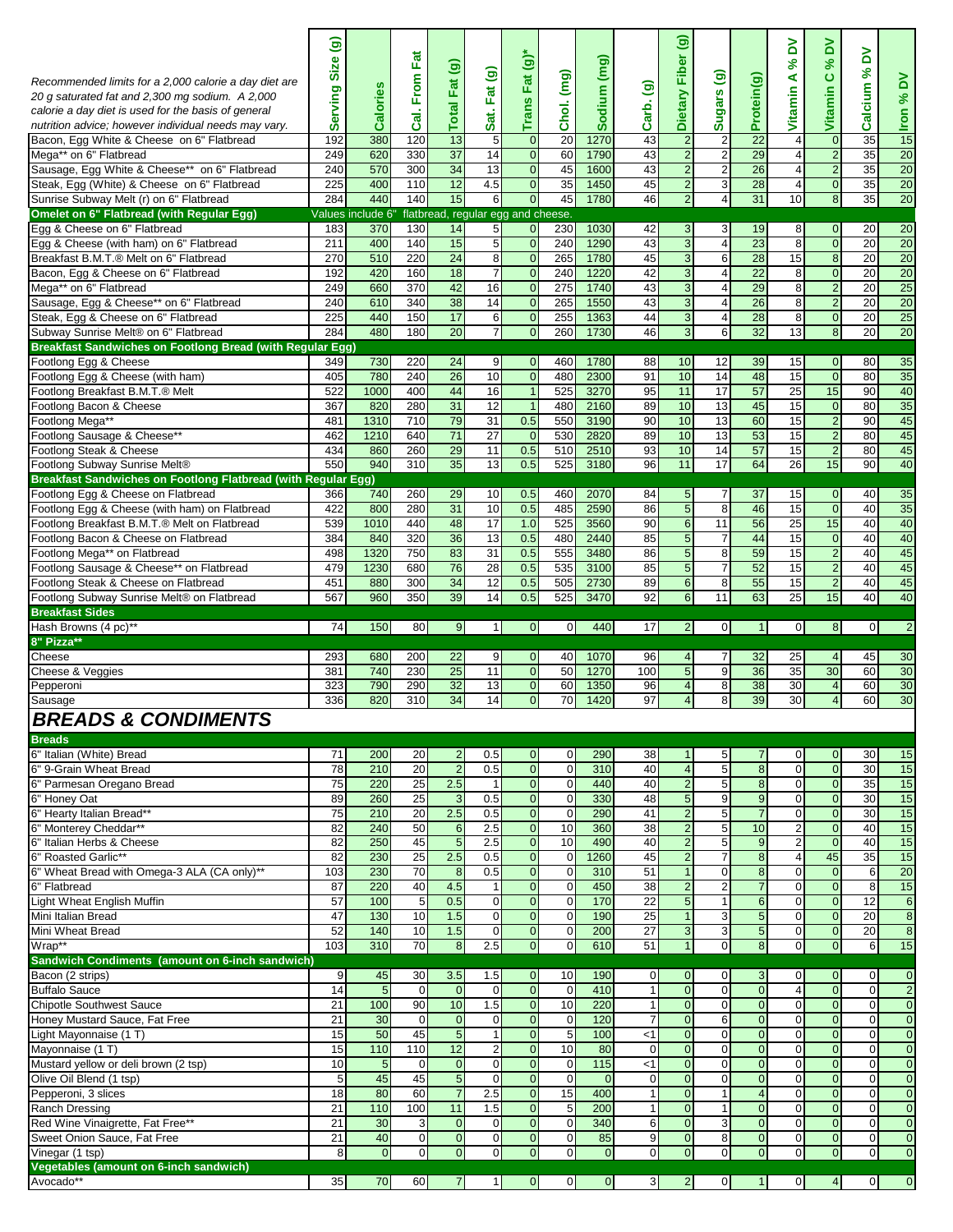| Recommended limits for a 2,000 calorie a day diet are<br>20 g saturated fat and 2,300 mg sodium. A 2,000<br>calorie a day diet is used for the basis of general<br>nutrition advice; however individual needs may vary.<br>Banana Peppers (3 rings)<br>Cucumbers (3 slices)<br>Green Peppers (3 strips)<br>Jalapeno Peppers (3 rings)<br>Lettuce<br>Onions<br>Pickles (3 chips)<br>Olives (3 rings)<br>Tomatoes (3 wheels) | $\widehat{\mathbf{e}}$<br><b>Size</b><br>Serving<br>$\overline{4}$<br>17<br>7<br>$\overline{4}$<br>21<br>7<br>9<br>3<br>34 | Calories<br>$\mathbf{0}$<br>$5$<br>$\mathbf{0}$<br>$5$<br>$5$<br>$5$<br>$\overline{0}$<br>$5$<br>$\overline{5}$ | Fat<br>From<br>ತ್ತ<br>0<br>$\mathbf 0$<br>$\mathbf 0$<br>0<br>$\mathbf 0$<br>$\mathbf 0$<br>$\mathbf 0$<br>0<br>0 | $\widehat{\mathbf{e}}$<br>Fat <sup>1</sup><br><b>Total</b><br>$\overline{0}$<br>$\overline{0}$<br>$\mathbf{0}$<br>$\overline{0}$<br>$\overline{0}$<br>$\overline{0}$<br>$\overline{0}$<br>$\mathbf{0}$<br>$\mathbf{0}$ | Fat (g)<br>Sat.<br>$\overline{0}$<br>$\mathbf{0}$<br>$\overline{0}$<br>$\overline{0}$<br>$\overline{0}$<br>$\overline{0}$<br>$\overline{0}$<br>$\overline{0}$<br>$\overline{0}$ | Trans Fat $(g)$ *<br>$\overline{0}$<br>$\overline{0}$<br>$\overline{0}$<br>$\mathbf{0}$<br>$\overline{0}$<br>$\overline{0}$<br>$\overline{0}$<br>$\overline{0}$<br>$\overline{0}$ | Chol. (mg)<br>$\mathbf 0$<br>$\mathbf{0}$<br>$\mathbf{0}$<br>$\pmb{0}$<br>$\mathbf{0}$<br>$\mathbf{0}$<br>$\mathbf 0$<br>0<br>$\mathbf 0$ | Sodium (mg)<br>$\overline{20}$<br>$\overline{0}$<br>$\overline{0}$<br>70<br>$\overline{0}$<br>$\overline{0}$<br>115<br>25<br>$\overline{0}$ | Carb. (g)<br>$\mathbf 0$<br>$<$ 1<br>$\mathbf{0}$<br>$\mathbf 0$<br>$\mathbf 0$<br>$\mathbf{1}$<br>$\mathbf{0}$<br>$\mathbf 0$<br>2 | $\widehat{\mathbf{e}}$<br>Dietary Fiber<br>$\bf 0$<br>$\mathbf 0$<br>$\mathbf 0$<br>$\mathbf 0$<br>$\mathbf 0$<br>$\mathbf{0}$<br>$\overline{0}$<br>$\mathbf{0}$<br>$\mathbf 0$ | ම<br><b>Sugars</b><br>$\mathbf 0$<br>$\mathbf 0$<br>$\mathbf 0$<br>$\mathbf 0$<br>$\mathbf 0$<br>$\mathbf 0$<br>$\mathbf 0$<br>$\mathbf 0$<br>$\mathbf 0$ | Protein(g)<br>$\overline{0}$<br>$\mathbf{0}$<br>$\overline{0}$<br>$\overline{0}$<br>$\overline{0}$<br>$\overline{0}$<br>$\Omega$<br>$\mathbf{0}$<br>$\mathbf{0}$ | ≧<br>$\aleph$<br>⋖<br>Vitamin<br>$\boldsymbol{0}$<br>$\overline{0}$<br>$\overline{0}$<br>0<br>$\overline{0}$<br>$\overline{0}$<br>$\mathbf{0}$<br>$\overline{0}$<br>$\overline{4}$ | ă<br>ಸಿ<br>ပ<br>Vitamin<br>$6\phantom{1}$<br>$\mathbf{0}$<br>10<br>$\overline{4}$<br>$\mathbf 0$<br>$\overline{0}$<br>$\overline{0}$<br>0<br>10 | λđ<br>$\aleph$<br>Calcium<br>0<br>$\overline{0}$<br>$\overline{0}$<br>$\mathbf{0}$<br>$\overline{0}$<br>$\overline{0}$<br>$\overline{0}$<br>$\mathbf{0}$<br>$\overline{0}$ | ă<br>ಸಿ<br><b>Iron</b><br>$\overline{0}$<br>$\overline{0}$<br>$\overline{0}$<br>$\overline{0}$<br>$\overline{0}$<br>$\overline{0}$<br>$\overline{0}$<br>$\overline{0}$<br>$\boldsymbol{0}$ |
|----------------------------------------------------------------------------------------------------------------------------------------------------------------------------------------------------------------------------------------------------------------------------------------------------------------------------------------------------------------------------------------------------------------------------|----------------------------------------------------------------------------------------------------------------------------|-----------------------------------------------------------------------------------------------------------------|-------------------------------------------------------------------------------------------------------------------|------------------------------------------------------------------------------------------------------------------------------------------------------------------------------------------------------------------------|---------------------------------------------------------------------------------------------------------------------------------------------------------------------------------|-----------------------------------------------------------------------------------------------------------------------------------------------------------------------------------|-------------------------------------------------------------------------------------------------------------------------------------------|---------------------------------------------------------------------------------------------------------------------------------------------|-------------------------------------------------------------------------------------------------------------------------------------|---------------------------------------------------------------------------------------------------------------------------------------------------------------------------------|-----------------------------------------------------------------------------------------------------------------------------------------------------------|------------------------------------------------------------------------------------------------------------------------------------------------------------------|------------------------------------------------------------------------------------------------------------------------------------------------------------------------------------|-------------------------------------------------------------------------------------------------------------------------------------------------|----------------------------------------------------------------------------------------------------------------------------------------------------------------------------|--------------------------------------------------------------------------------------------------------------------------------------------------------------------------------------------|
| <b>Cheese (amount on 6-inch sandwich)</b>                                                                                                                                                                                                                                                                                                                                                                                  |                                                                                                                            |                                                                                                                 |                                                                                                                   |                                                                                                                                                                                                                        |                                                                                                                                                                                 |                                                                                                                                                                                   |                                                                                                                                           |                                                                                                                                             |                                                                                                                                     |                                                                                                                                                                                 |                                                                                                                                                           |                                                                                                                                                                  |                                                                                                                                                                                    |                                                                                                                                                 |                                                                                                                                                                            |                                                                                                                                                                                            |
| American, Processed                                                                                                                                                                                                                                                                                                                                                                                                        | 11                                                                                                                         | 40                                                                                                              | 30                                                                                                                | 3.5                                                                                                                                                                                                                    | $\overline{2}$                                                                                                                                                                  | $\overline{0}$                                                                                                                                                                    | 10                                                                                                                                        | 200                                                                                                                                         | $\mathbf{1}$                                                                                                                        | $\mathbf{0}$                                                                                                                                                                    | $\mathbf 0$                                                                                                                                               | $\overline{2}$                                                                                                                                                   | 2                                                                                                                                                                                  | $\overline{0}$                                                                                                                                  | 8                                                                                                                                                                          | $\overline{0}$                                                                                                                                                                             |
| Monterey Cheddar, Shredded<br>Mozzarella, Shredded                                                                                                                                                                                                                                                                                                                                                                         | 14<br>14                                                                                                                   | 50<br>40                                                                                                        | 40<br>25                                                                                                          | 4.5<br>$\mathbf{3}$                                                                                                                                                                                                    | 3<br>$\overline{a}$                                                                                                                                                             | $\overline{0}$<br>$\overline{0}$                                                                                                                                                  | 15<br>10                                                                                                                                  | 90<br>100                                                                                                                                   | $\mathbf{1}$<br>$\boldsymbol{0}$                                                                                                    | $\overline{0}$<br>$\mathbf 0$                                                                                                                                                   | $\mathbf 0$<br>$\mathbf 0$                                                                                                                                | 3<br>3                                                                                                                                                           | $\overline{4}$<br>$\overline{2}$                                                                                                                                                   | $\overline{0}$<br>$\overline{0}$                                                                                                                | 10<br>8                                                                                                                                                                    | $\overline{0}$<br>$\overline{0}$                                                                                                                                                           |
| Natural Cheddar**                                                                                                                                                                                                                                                                                                                                                                                                          | 15                                                                                                                         | 60                                                                                                              | 45                                                                                                                | $\mathfrak{g}$                                                                                                                                                                                                         | 3                                                                                                                                                                               | $\overline{0}$                                                                                                                                                                    | 15                                                                                                                                        | 100                                                                                                                                         | $\overline{0}$                                                                                                                      | $\overline{0}$                                                                                                                                                                  | $\overline{0}$                                                                                                                                            | $\overline{4}$                                                                                                                                                   | $\overline{4}$                                                                                                                                                                     | $\overline{0}$                                                                                                                                  | 8                                                                                                                                                                          | $\overline{0}$                                                                                                                                                                             |
| Pepperjack**                                                                                                                                                                                                                                                                                                                                                                                                               | 14                                                                                                                         | 50                                                                                                              | 35                                                                                                                | $\overline{4}$                                                                                                                                                                                                         | 2.5                                                                                                                                                                             | $\overline{0}$                                                                                                                                                                    | 15                                                                                                                                        | 140                                                                                                                                         | $\mathbf 0$                                                                                                                         | $\mathbf 0$                                                                                                                                                                     | $\mathbf 0$                                                                                                                                               | 3                                                                                                                                                                | 4                                                                                                                                                                                  | $\overline{\mathbf{4}}$                                                                                                                         | 10                                                                                                                                                                         | $\overline{0}$                                                                                                                                                                             |
| Provolone**                                                                                                                                                                                                                                                                                                                                                                                                                | 14                                                                                                                         | 50                                                                                                              | 35                                                                                                                | $\overline{4}$                                                                                                                                                                                                         | 2                                                                                                                                                                               | $\boldsymbol{0}$                                                                                                                                                                  | 10                                                                                                                                        | 125                                                                                                                                         | $\mathbf 0$                                                                                                                         | $\mathbf 0$                                                                                                                                                                     | $\pmb{0}$                                                                                                                                                 | $\overline{4}$                                                                                                                                                   | $\overline{2}$                                                                                                                                                                     | $\pmb{0}$                                                                                                                                       | 10                                                                                                                                                                         | $\overline{0}$                                                                                                                                                                             |
| Swiss*                                                                                                                                                                                                                                                                                                                                                                                                                     | 14                                                                                                                         | 50                                                                                                              | 35                                                                                                                | 4.5                                                                                                                                                                                                                    | 2.5                                                                                                                                                                             | $\pmb{0}$                                                                                                                                                                         | 15                                                                                                                                        | 30                                                                                                                                          | $\overline{0}$                                                                                                                      | $\overline{0}$                                                                                                                                                                  | $\mathbf{0}$                                                                                                                                              | $\overline{4}$                                                                                                                                                   | $\overline{2}$                                                                                                                                                                     | $\overline{0}$                                                                                                                                  | 15                                                                                                                                                                         | $\overline{0}$                                                                                                                                                                             |
| Individual Meats (amount on 6" sub or salad)<br>Chicken Patty, Roasted                                                                                                                                                                                                                                                                                                                                                     | 71                                                                                                                         | 90                                                                                                              | 20                                                                                                                | 2.5                                                                                                                                                                                                                    | 0.5                                                                                                                                                                             | $\overline{0}$                                                                                                                                                                    | 25                                                                                                                                        | 330                                                                                                                                         | 4                                                                                                                                   | 0                                                                                                                                                                               | 2                                                                                                                                                         | 15                                                                                                                                                               | $\overline{0}$                                                                                                                                                                     | 10                                                                                                                                              | $\overline{0}$                                                                                                                                                             | $\overline{0}$                                                                                                                                                                             |
| <b>Chicken Strips</b>                                                                                                                                                                                                                                                                                                                                                                                                      | 71                                                                                                                         | 80                                                                                                              | 15                                                                                                                | 1.5                                                                                                                                                                                                                    | 0.5                                                                                                                                                                             | $\overline{0}$                                                                                                                                                                    | 50                                                                                                                                        | 210                                                                                                                                         | $\overline{0}$                                                                                                                      | $\mathbf 0$                                                                                                                                                                     | $\overline{0}$                                                                                                                                            | 16                                                                                                                                                               | $\overline{0}$                                                                                                                                                                     | 4                                                                                                                                               | $\overline{2}$                                                                                                                                                             | $\overline{2}$                                                                                                                                                                             |
| Cold Cut Combo Meats                                                                                                                                                                                                                                                                                                                                                                                                       | 71                                                                                                                         | 140                                                                                                             | 100                                                                                                               | 11                                                                                                                                                                                                                     | 3.5                                                                                                                                                                             | $\overline{0}$                                                                                                                                                                    | 50                                                                                                                                        | 830                                                                                                                                         | $\overline{2}$                                                                                                                      | $\mathbf{0}$                                                                                                                                                                    | $\mathbf{1}$                                                                                                                                              | 10                                                                                                                                                               | $\overline{2}$                                                                                                                                                                     | $\overline{2}$                                                                                                                                  | $\overline{4}$                                                                                                                                                             | 6                                                                                                                                                                                          |
| Egg Patty (regular)                                                                                                                                                                                                                                                                                                                                                                                                        | 85                                                                                                                         | 110                                                                                                             | 60                                                                                                                | $\overline{7}$                                                                                                                                                                                                         | 2                                                                                                                                                                               | $\mathbf 0$                                                                                                                                                                       | 220                                                                                                                                       | 380                                                                                                                                         | 3                                                                                                                                   | $\overline{1}$                                                                                                                                                                  | $\overline{1}$                                                                                                                                            | 9                                                                                                                                                                | 4                                                                                                                                                                                  | $\mathbf 0$                                                                                                                                     | 6                                                                                                                                                                          | $\overline{4}$                                                                                                                                                                             |
| Egg White Patty                                                                                                                                                                                                                                                                                                                                                                                                            | 85                                                                                                                         | 70                                                                                                              | 20                                                                                                                | $\overline{2}$                                                                                                                                                                                                         | $\overline{0}$                                                                                                                                                                  | $\overline{0}$                                                                                                                                                                    | $\mathbf 0$                                                                                                                               | 430                                                                                                                                         | 3                                                                                                                                   | $\mathbf 0$                                                                                                                                                                     | $\mathbf 0$                                                                                                                                               | 9                                                                                                                                                                | 0                                                                                                                                                                                  | $\overline{0}$                                                                                                                                  | 20                                                                                                                                                                         | $\overline{2}$                                                                                                                                                                             |
| Ham<br>Italian B.M.T.® Meats                                                                                                                                                                                                                                                                                                                                                                                               | 57<br>64                                                                                                                   | 60<br>180                                                                                                       | 15<br>130                                                                                                         | $\overline{2}$<br>14                                                                                                                                                                                                   | 0.5<br>5                                                                                                                                                                        | $\overline{0}$<br>$\overline{0}$                                                                                                                                                  | 25<br>45                                                                                                                                  | 520<br>990                                                                                                                                  | $\overline{2}$<br>$\overline{2}$                                                                                                    | $\mathbf 0$<br>$\mathbf 0$                                                                                                                                                      | $\overline{2}$<br>$\overline{2}$                                                                                                                          | 9<br>11                                                                                                                                                          | $\overline{0}$<br>$\overline{0}$                                                                                                                                                   | $\overline{0}$<br>$\overline{0}$                                                                                                                | $\mathbf{0}$<br>$\overline{0}$                                                                                                                                             | $\overline{0}$<br>$\overline{2}$                                                                                                                                                           |
| Meatballs                                                                                                                                                                                                                                                                                                                                                                                                                  | 198                                                                                                                        | 310                                                                                                             | 150                                                                                                               | 17                                                                                                                                                                                                                     | 6                                                                                                                                                                               | 0.5                                                                                                                                                                               | 30                                                                                                                                        | 910                                                                                                                                         | 25                                                                                                                                  | $\overline{4}$                                                                                                                                                                  | 11                                                                                                                                                        | 13                                                                                                                                                               | 30                                                                                                                                                                                 | 25                                                                                                                                              | 8                                                                                                                                                                          | 10                                                                                                                                                                                         |
| Roast Beef                                                                                                                                                                                                                                                                                                                                                                                                                 | 71                                                                                                                         | 90                                                                                                              | 20                                                                                                                | 2.5                                                                                                                                                                                                                    | 1                                                                                                                                                                               | $\overline{0}$                                                                                                                                                                    | 45                                                                                                                                        | 390                                                                                                                                         | $\mathbf{1}$                                                                                                                        | $\mathbf{0}$                                                                                                                                                                    | $\mathbf{1}$                                                                                                                                              | 16                                                                                                                                                               | $\overline{0}$                                                                                                                                                                     | 0                                                                                                                                               | $\mathbf{0}$                                                                                                                                                               | $\boldsymbol{8}$                                                                                                                                                                           |
| Sausage, Breakfast                                                                                                                                                                                                                                                                                                                                                                                                         | 57                                                                                                                         | 240                                                                                                             | 210                                                                                                               | 24                                                                                                                                                                                                                     | 9                                                                                                                                                                               | $\overline{0}$                                                                                                                                                                    | 35                                                                                                                                        | 520                                                                                                                                         | $\mathbf{1}$                                                                                                                        | $\overline{0}$                                                                                                                                                                  | $\mathbf 0$                                                                                                                                               | $\overline{7}$                                                                                                                                                   | $\Omega$                                                                                                                                                                           | $\overline{2}$                                                                                                                                  | $\overline{0}$                                                                                                                                                             | $\overline{4}$                                                                                                                                                                             |
| Seafood Sensation**                                                                                                                                                                                                                                                                                                                                                                                                        | 71                                                                                                                         | 190                                                                                                             | 150                                                                                                               | 16                                                                                                                                                                                                                     | 2.5                                                                                                                                                                             | $\overline{0}$                                                                                                                                                                    | 15                                                                                                                                        | 430                                                                                                                                         | $\overline{7}$                                                                                                                      | $\mathbf 0$                                                                                                                                                                     | $\mathbf{1}$                                                                                                                                              | $5\phantom{1}$                                                                                                                                                   | $\overline{2}$                                                                                                                                                                     | $\mathbf 0$                                                                                                                                     | 6                                                                                                                                                                          | $\overline{2}$                                                                                                                                                                             |
| Steak (no cheese)<br>Subway Club® Meats                                                                                                                                                                                                                                                                                                                                                                                    | 71<br>78                                                                                                                   | 110<br>90                                                                                                       | 40<br>20                                                                                                          | $\overline{4}$<br>2.5                                                                                                                                                                                                  | 1.5<br>1                                                                                                                                                                        | $\overline{0}$<br>$\overline{0}$                                                                                                                                                  | 40<br>39                                                                                                                                  | 550<br>570                                                                                                                                  | $\overline{4}$<br>$\overline{2}$                                                                                                    | $\mathbf 0$<br>$\overline{0}$                                                                                                                                                   | $\mathbf{1}$<br>$\mathbf{1}$                                                                                                                              | 15<br>15                                                                                                                                                         | $\overline{0}$<br>$\overline{0}$                                                                                                                                                   | $\overline{c}$<br>$\overline{0}$                                                                                                                | $\mathbf{0}$<br>$\overline{0}$                                                                                                                                             | 8<br>6                                                                                                                                                                                     |
| Tuna                                                                                                                                                                                                                                                                                                                                                                                                                       | 71                                                                                                                         | 260                                                                                                             | 220                                                                                                               | 24                                                                                                                                                                                                                     | $\overline{\mathbf{4}}$                                                                                                                                                         | $\boldsymbol{0}$                                                                                                                                                                  | 35                                                                                                                                        | 310                                                                                                                                         | $\pmb{0}$                                                                                                                           | $\mathbf{0}$                                                                                                                                                                    | 0                                                                                                                                                         | 10                                                                                                                                                               | $\overline{0}$                                                                                                                                                                     | $\overline{0}$                                                                                                                                  | $\mathbf{0}$                                                                                                                                                               | $\overline{4}$                                                                                                                                                                             |
| <b>Turkey Breast</b>                                                                                                                                                                                                                                                                                                                                                                                                       | 57                                                                                                                         | 50                                                                                                              | 10                                                                                                                | $\vert$ 1                                                                                                                                                                                                              | $\mathbf{0}$                                                                                                                                                                    | $\overline{0}$                                                                                                                                                                    | 20                                                                                                                                        | 500                                                                                                                                         | $\overline{2}$                                                                                                                      | $\mathbf{0}$                                                                                                                                                                    | $\mathbf{1}$                                                                                                                                              | 9                                                                                                                                                                | $\overline{0}$                                                                                                                                                                     | $\mathbf 0$                                                                                                                                     | $\overline{0}$                                                                                                                                                             | $\overline{2}$                                                                                                                                                                             |
| Veggie Patty*                                                                                                                                                                                                                                                                                                                                                                                                              | 85                                                                                                                         | 160                                                                                                             | 45                                                                                                                | 5                                                                                                                                                                                                                      | 0.5                                                                                                                                                                             | $\overline{0}$                                                                                                                                                                    | 10                                                                                                                                        | 520                                                                                                                                         | 12                                                                                                                                  | 3                                                                                                                                                                               | 2                                                                                                                                                         | 15                                                                                                                                                               | 6                                                                                                                                                                                  | 0                                                                                                                                               | 2                                                                                                                                                                          | $\overline{0}$                                                                                                                                                                             |
| <b>DESSERTS, SIDES &amp; BEVERAGES</b>                                                                                                                                                                                                                                                                                                                                                                                     |                                                                                                                            |                                                                                                                 |                                                                                                                   |                                                                                                                                                                                                                        |                                                                                                                                                                                 |                                                                                                                                                                                   |                                                                                                                                           |                                                                                                                                             |                                                                                                                                     |                                                                                                                                                                                 |                                                                                                                                                           |                                                                                                                                                                  |                                                                                                                                                                                    |                                                                                                                                                 |                                                                                                                                                                            |                                                                                                                                                                                            |
| <b>Cookies &amp; Desserts</b>                                                                                                                                                                                                                                                                                                                                                                                              |                                                                                                                            |                                                                                                                 |                                                                                                                   |                                                                                                                                                                                                                        |                                                                                                                                                                                 |                                                                                                                                                                                   |                                                                                                                                           |                                                                                                                                             |                                                                                                                                     |                                                                                                                                                                                 |                                                                                                                                                           |                                                                                                                                                                  |                                                                                                                                                                                    |                                                                                                                                                 |                                                                                                                                                                            |                                                                                                                                                                                            |
| <b>Chocolate Chip</b>                                                                                                                                                                                                                                                                                                                                                                                                      | 45                                                                                                                         | 220                                                                                                             | 90                                                                                                                | 10                                                                                                                                                                                                                     | 5 <sub>l</sub>                                                                                                                                                                  | $\overline{0}$                                                                                                                                                                    | 15                                                                                                                                        | 130                                                                                                                                         | 30                                                                                                                                  | 1                                                                                                                                                                               | 18                                                                                                                                                        | 2                                                                                                                                                                | 6                                                                                                                                                                                  | $\overline{0}$                                                                                                                                  | $\overline{0}$                                                                                                                                                             | $6 \,$                                                                                                                                                                                     |
| Chocolate Chunk**<br>Double Chocolate Chip**                                                                                                                                                                                                                                                                                                                                                                               | 45                                                                                                                         | 220<br>210                                                                                                      | 90<br>80                                                                                                          | 10<br>9                                                                                                                                                                                                                | 5<br>5                                                                                                                                                                          | $\overline{0}$<br>$\pmb{0}$                                                                                                                                                       | 10                                                                                                                                        | 100<br>130                                                                                                                                  | 30                                                                                                                                  | < 1<br>$\overline{1}$                                                                                                                                                           | 17<br>20                                                                                                                                                  | $\overline{2}$<br>$\overline{2}$                                                                                                                                 | $\overline{0}$<br>6                                                                                                                                                                | $\overline{0}$<br>0                                                                                                                             | $\overline{0}$<br>$\overline{a}$                                                                                                                                           | 6<br>$\overline{4}$                                                                                                                                                                        |
| M & M®*                                                                                                                                                                                                                                                                                                                                                                                                                    | 45<br>45                                                                                                                   | 210                                                                                                             | 90                                                                                                                | 10                                                                                                                                                                                                                     | b                                                                                                                                                                               | <sub>U</sub>                                                                                                                                                                      | 15<br>15                                                                                                                                  | 100                                                                                                                                         | 30<br>32                                                                                                                            | ≤1                                                                                                                                                                              | 18                                                                                                                                                        |                                                                                                                                                                  | υ                                                                                                                                                                                  |                                                                                                                                                 |                                                                                                                                                                            | $6 \,$                                                                                                                                                                                     |
| Oatmeal Raisin                                                                                                                                                                                                                                                                                                                                                                                                             | 45                                                                                                                         | 200                                                                                                             | 70                                                                                                                | $\bf{8}$                                                                                                                                                                                                               | $\overline{4}$                                                                                                                                                                  | $\overline{0}$                                                                                                                                                                    | 15                                                                                                                                        | 130                                                                                                                                         | 30                                                                                                                                  | $\mathbf{1}$                                                                                                                                                                    | 16                                                                                                                                                        | 3                                                                                                                                                                | $\mathbf{0}$                                                                                                                                                                       | $\overline{0}$                                                                                                                                  | $\overline{a}$                                                                                                                                                             | $6 \,$                                                                                                                                                                                     |
| Peanut Butter**                                                                                                                                                                                                                                                                                                                                                                                                            | 45                                                                                                                         | 220                                                                                                             | 110                                                                                                               | 12                                                                                                                                                                                                                     | 5                                                                                                                                                                               | $\overline{0}$                                                                                                                                                                    | 10                                                                                                                                        | 130                                                                                                                                         | 26                                                                                                                                  | $\mathbf{1}$                                                                                                                                                                    | 16                                                                                                                                                        | $\overline{4}$                                                                                                                                                   | $\overline{4}$                                                                                                                                                                     | $\overline{O}$                                                                                                                                  | $\overline{c}$                                                                                                                                                             | $6 \overline{6}$                                                                                                                                                                           |
| Raspberry Cheesecake                                                                                                                                                                                                                                                                                                                                                                                                       | 45                                                                                                                         | 200                                                                                                             | 80                                                                                                                | 9                                                                                                                                                                                                                      | 4.5                                                                                                                                                                             | $\overline{0}$                                                                                                                                                                    | 15                                                                                                                                        | 120                                                                                                                                         | 29                                                                                                                                  | $\mathbf 0$                                                                                                                                                                     | 16                                                                                                                                                        | $\overline{2}$                                                                                                                                                   | 6                                                                                                                                                                                  | $\overline{0}$                                                                                                                                  | $\overline{2}$                                                                                                                                                             | $\overline{4}$                                                                                                                                                                             |
| Sugar**<br>White Chip Macadamia Nut                                                                                                                                                                                                                                                                                                                                                                                        | 45<br>45                                                                                                                   | 220<br>220                                                                                                      | 110<br>100                                                                                                        | 12<br>11                                                                                                                                                                                                               | 6<br>5                                                                                                                                                                          | $\overline{0}$<br>$\overline{0}$                                                                                                                                                  | 15<br>15                                                                                                                                  | 130<br>130                                                                                                                                  | 28<br>29                                                                                                                            | < 1<br>$\leq 1$                                                                                                                                                                 | 14<br>18                                                                                                                                                  | $\overline{2}$<br>$\overline{2}$                                                                                                                                 | $\mathbf 0$<br>6                                                                                                                                                                   | $\overline{0}$<br>$\mathbf 0$                                                                                                                   | $\mathbf{0}$<br>$\overline{2}$                                                                                                                                             | $\overline{4}$<br>$\overline{4}$                                                                                                                                                           |
| Apple Pie**                                                                                                                                                                                                                                                                                                                                                                                                                | 71                                                                                                                         | 250                                                                                                             | 90                                                                                                                | 10                                                                                                                                                                                                                     | $\overline{2}$                                                                                                                                                                  | n/a                                                                                                                                                                               | $\mathbf 0$                                                                                                                               | 290                                                                                                                                         | $\overline{37}$                                                                                                                     | $\mathbf{1}$                                                                                                                                                                    | 25                                                                                                                                                        | $\overline{0}$                                                                                                                                                   | $\overline{0}$                                                                                                                                                                     | $\overline{0}$                                                                                                                                  | $\mathbf{0}$                                                                                                                                                               | $\overline{2}$                                                                                                                                                                             |
| Apple Slices - 1 package                                                                                                                                                                                                                                                                                                                                                                                                   | 71                                                                                                                         | 35                                                                                                              | $\overline{0}$                                                                                                    | $\overline{0}$                                                                                                                                                                                                         | $\overline{0}$                                                                                                                                                                  | $\overline{0}$                                                                                                                                                                    | $\mathbf 0$                                                                                                                               | $\overline{0}$                                                                                                                              | 9                                                                                                                                   | $\overline{c}$                                                                                                                                                                  | $\overline{7}$                                                                                                                                            | $\overline{0}$                                                                                                                                                   | $\mathbf 0$                                                                                                                                                                        | 30                                                                                                                                              | $\overline{4}$                                                                                                                                                             | $\overline{0}$                                                                                                                                                                             |
| Yogurt Dannon Light & Fit®                                                                                                                                                                                                                                                                                                                                                                                                 | 170                                                                                                                        | 80                                                                                                              | $\mathbf 0$                                                                                                       | $\overline{O}$                                                                                                                                                                                                         | $\Omega$                                                                                                                                                                        | $\overline{0}$                                                                                                                                                                    | $<$ 5                                                                                                                                     | 80                                                                                                                                          | 16                                                                                                                                  | $\mathbf 0$                                                                                                                                                                     | 11                                                                                                                                                        | 5                                                                                                                                                                | 8                                                                                                                                                                                  | $\mathbf{0}$                                                                                                                                    | 15                                                                                                                                                                         | $\overline{0}$                                                                                                                                                                             |
| Yogurt Parfait (with granola)                                                                                                                                                                                                                                                                                                                                                                                              | 164<br>156                                                                                                                 | 160<br>130                                                                                                      | 20<br>10                                                                                                          | $2 \overline{ }$<br>1.5                                                                                                                                                                                                | 1.004                                                                                                                                                                           | $\overline{0}$<br>$\boldsymbol{0}$                                                                                                                                                | 10                                                                                                                                        | 75<br>70                                                                                                                                    | 30<br>$\overline{24}$                                                                                                               | $\mathbf 2$<br>$\mathbf{1}$                                                                                                                                                     | 24<br>23                                                                                                                                                  | 6<br>5 <sub>5</sub>                                                                                                                                              | $\overline{a}$                                                                                                                                                                     | 20<br>20                                                                                                                                        | 15                                                                                                                                                                         | $\overline{2}$<br>$\boldsymbol{0}$                                                                                                                                                         |
| Yogurt Parfait (without granola)<br><b>Chips</b>                                                                                                                                                                                                                                                                                                                                                                           |                                                                                                                            |                                                                                                                 |                                                                                                                   |                                                                                                                                                                                                                        |                                                                                                                                                                                 |                                                                                                                                                                                   | 10                                                                                                                                        |                                                                                                                                             |                                                                                                                                     |                                                                                                                                                                                 |                                                                                                                                                           |                                                                                                                                                                  | $\overline{a}$                                                                                                                                                                     |                                                                                                                                                 | 15                                                                                                                                                                         |                                                                                                                                                                                            |
| Baked Lay's <sup>®</sup>                                                                                                                                                                                                                                                                                                                                                                                                   | 32                                                                                                                         | 130                                                                                                             | 15                                                                                                                | $\overline{2}$                                                                                                                                                                                                         | $\overline{0}$                                                                                                                                                                  | $\overline{0}$                                                                                                                                                                    | $\mathbf 0$                                                                                                                               | 200                                                                                                                                         | 23                                                                                                                                  | $\overline{2}$                                                                                                                                                                  | $\overline{2}$                                                                                                                                            |                                                                                                                                                                  | $\Omega$                                                                                                                                                                           | 2                                                                                                                                               | $\overline{4}$                                                                                                                                                             | $\overline{2}$                                                                                                                                                                             |
| Baked Lay's®** Sour Cream & Onion                                                                                                                                                                                                                                                                                                                                                                                          | 32                                                                                                                         | 140                                                                                                             | 30                                                                                                                | 3.5                                                                                                                                                                                                                    | 0.5                                                                                                                                                                             | $\overline{0}$                                                                                                                                                                    | $\mathbf 0$                                                                                                                               | 240                                                                                                                                         | $\overline{24}$                                                                                                                     | $\overline{2}$                                                                                                                                                                  | 3                                                                                                                                                         | 3                                                                                                                                                                | $\mathbf 0$                                                                                                                                                                        | $\overline{4}$                                                                                                                                  | $\overline{4}$                                                                                                                                                             | $\overline{2}$                                                                                                                                                                             |
| Doritos Nacho                                                                                                                                                                                                                                                                                                                                                                                                              | 50                                                                                                                         | 250                                                                                                             | 120                                                                                                               | 13                                                                                                                                                                                                                     | 2.5                                                                                                                                                                             | $\overline{0}$                                                                                                                                                                    | $<$ 5                                                                                                                                     | 310                                                                                                                                         | 30                                                                                                                                  | $\overline{\mathbf{c}}$                                                                                                                                                         | $\overline{\mathbf{c}}$                                                                                                                                   | 4                                                                                                                                                                | $\overline{0}$                                                                                                                                                                     | $\mathbf{0}$                                                                                                                                    | 8                                                                                                                                                                          | $\overline{2}$                                                                                                                                                                             |
| Lays® Classic<br>Sunchips Harvest Cheddar                                                                                                                                                                                                                                                                                                                                                                                  | 43<br>43                                                                                                                   | 230<br>210                                                                                                      | 140<br>80                                                                                                         | 15<br>9                                                                                                                                                                                                                | 1.5<br>1.5                                                                                                                                                                      | $\overline{0}$<br>$\overline{0}$                                                                                                                                                  | $\mathbf 0$<br>0                                                                                                                          | 270<br>240                                                                                                                                  | 23<br>29                                                                                                                            | $\overline{2}$<br>$\overline{3}$                                                                                                                                                | $\mathbf 0$<br>3                                                                                                                                          | 3<br>$\overline{4}$                                                                                                                                              | $\mathbf{0}$<br>$\mathbf 0$                                                                                                                                                        | 15<br>$\mathbf{0}$                                                                                                                              | $\overline{0}$<br>$\overline{c}$                                                                                                                                           | $\overline{2}$<br>$\overline{2}$                                                                                                                                                           |
| Chips, 1 bag                                                                                                                                                                                                                                                                                                                                                                                                               | 25-57                                                                                                                      | 75-340                                                                                                          | $0 - 220$                                                                                                         | $0 - 22$                                                                                                                                                                                                               | $0 - 4.5$                                                                                                                                                                       | $\overline{0}$                                                                                                                                                                    |                                                                                                                                           | 0-35 150-940                                                                                                                                | 13-36                                                                                                                               | $0 - 3$                                                                                                                                                                         | $0 - 9$                                                                                                                                                   | $0 - 7$                                                                                                                                                          | $0 - 20$                                                                                                                                                                           | $0 - 20$                                                                                                                                        | $0 - 15$                                                                                                                                                                   | $0 - 10$                                                                                                                                                                                   |
| Beverages <sup>2</sup>                                                                                                                                                                                                                                                                                                                                                                                                     | (OZ)                                                                                                                       |                                                                                                                 |                                                                                                                   |                                                                                                                                                                                                                        |                                                                                                                                                                                 |                                                                                                                                                                                   |                                                                                                                                           |                                                                                                                                             |                                                                                                                                     |                                                                                                                                                                                 |                                                                                                                                                           |                                                                                                                                                                  |                                                                                                                                                                                    |                                                                                                                                                 |                                                                                                                                                                            |                                                                                                                                                                                            |
| <b>Bottled Juice/Drink</b>                                                                                                                                                                                                                                                                                                                                                                                                 | 15                                                                                                                         | $0 - 300$                                                                                                       | $\mathbf 0$                                                                                                       | $\overline{0}$                                                                                                                                                                                                         | $\overline{0}$                                                                                                                                                                  | $\overline{0}$                                                                                                                                                                    | $\mathbf{0}$                                                                                                                              | 40-160                                                                                                                                      | 54-68                                                                                                                               | $\mathbf 0$                                                                                                                                                                     | 48-64                                                                                                                                                     | $\overline{0}$                                                                                                                                                   | $\mathbf 0$                                                                                                                                                                        | $0 - 200$                                                                                                                                       | $\overline{0}$                                                                                                                                                             | $\overline{0}$                                                                                                                                                                             |
| Fountain Drink/Sweetened Tea, Regular - 16 oz, no ice<br>Fountain Drink, Diet/Unsweetened Tea - 16 oz, no ice                                                                                                                                                                                                                                                                                                              | 16<br>16                                                                                                                   | 120-240<br>$0 - 10$                                                                                             | $\mathbf 0$<br>$\pmb{0}$                                                                                          | $\overline{0}$<br>$\overline{0}$                                                                                                                                                                                       | $\mathbf 0$<br>$\mathbf 0$                                                                                                                                                      | $\pmb{0}$<br>$\mathbf 0$                                                                                                                                                          | $\mathbf 0$<br>0                                                                                                                          | $0 - 110$<br>$0 - 60$                                                                                                                       | 34-66<br>$\mathbf 0$                                                                                                                | $\mathbf 0$<br>$\mathbf 0$                                                                                                                                                      | 34-66                                                                                                                                                     | $\overline{0}$<br>$\mathbf{0}$                                                                                                                                   | $\mathbf 0$<br>$\mathbf 0$                                                                                                                                                         | $0 - 210$<br>$\Omega$                                                                                                                           | $\overline{0}$<br>$\mathbf 0$                                                                                                                                              | $\mathbf 0$<br>$\mathbf{0}$                                                                                                                                                                |
| Fountain Drink/Sweetened Tea, Regular - 21 oz, no ice                                                                                                                                                                                                                                                                                                                                                                      | 21                                                                                                                         | 160-320                                                                                                         | $\mathbf 0$                                                                                                       | $\overline{0}$                                                                                                                                                                                                         | $\mathbf 0$                                                                                                                                                                     | $\mathbf 0$                                                                                                                                                                       | 0                                                                                                                                         | $0 - 140$                                                                                                                                   | 45-87                                                                                                                               | $\mathbf 0$                                                                                                                                                                     | 45-87                                                                                                                                                     | $\Omega$                                                                                                                                                         | 0                                                                                                                                                                                  | $0 - 270$                                                                                                                                       | $\mathbf 0$                                                                                                                                                                | $\mathbf 0$                                                                                                                                                                                |
| Fountain Drink, Diet/Unsweetened Tea - 21 oz, no ice                                                                                                                                                                                                                                                                                                                                                                       | 21                                                                                                                         | $0 - 15$                                                                                                        | $\mathbf 0$                                                                                                       | $\overline{0}$                                                                                                                                                                                                         | $\mathbf 0$                                                                                                                                                                     | $\pmb{0}$                                                                                                                                                                         | $\Omega$                                                                                                                                  | $0 - 80$                                                                                                                                    | $\mathbf 0$                                                                                                                         | $\mathbf 0$                                                                                                                                                                     | $\Omega$                                                                                                                                                  | $\Omega$                                                                                                                                                         | $\Omega$                                                                                                                                                                           |                                                                                                                                                 | $\mathbf 0$                                                                                                                                                                | $\mathbf 0$                                                                                                                                                                                |
| Fountain Drink/Sweetened Tea, Regular - 30 oz, no ice                                                                                                                                                                                                                                                                                                                                                                      | 30                                                                                                                         | 230-460                                                                                                         | $\mathbf 0$                                                                                                       | $\overline{0}$                                                                                                                                                                                                         | $\mathbf 0$                                                                                                                                                                     | $\mathbf 0$                                                                                                                                                                       | 0                                                                                                                                         | $0 - 200$                                                                                                                                   | 65-120                                                                                                                              | $\overline{0}$                                                                                                                                                                  | 65-120                                                                                                                                                    | $\mathbf 0$                                                                                                                                                      |                                                                                                                                                                                    | $0$ 0-380                                                                                                                                       | $\mathbf{0}$                                                                                                                                                               | $\mathbf 0$                                                                                                                                                                                |
| Fountain Drink, Diet/Unsweetened Tea - 30 oz, no ice                                                                                                                                                                                                                                                                                                                                                                       | 30                                                                                                                         | $0 - 25$                                                                                                        | $\mathbf 0$                                                                                                       | $\mathbf{O}$                                                                                                                                                                                                           | $\mathbf 0$                                                                                                                                                                     | $\mathbf 0$                                                                                                                                                                       | $\mathbf 0$                                                                                                                               | $0 - 60$                                                                                                                                    | $\mathbf 0$                                                                                                                         | $\mathbf 0$                                                                                                                                                                     | $\mathbf 0$                                                                                                                                               | $\overline{0}$                                                                                                                                                   | $\mathbf 0$                                                                                                                                                                        |                                                                                                                                                 | $\mathbf{0}$                                                                                                                                                               | $\mathbf 0$                                                                                                                                                                                |
| Fountain Drink/Sweetened Tea, Regular - 40 oz, no ice<br>Fountain Drink, Diet/Unsweetened Tea - 40 oz, no ice                                                                                                                                                                                                                                                                                                              | 40<br>40                                                                                                                   | 310-620<br>$0 - 30$                                                                                             | $\pmb{0}$<br>$\mathbf 0$                                                                                          | $\overline{0}$<br>$\mathbf 0$                                                                                                                                                                                          | $\mathbf 0$<br>$\mathbf 0$                                                                                                                                                      | $\mathbf{O}$<br>$\pmb{0}$                                                                                                                                                         | $\mathbf 0$<br>0                                                                                                                          | $0 - 260$<br>$0 - 100$                                                                                                                      | 90-160<br>$\mathbf 0$                                                                                                               | $\mathbf 0$<br>$\mathbf 0$                                                                                                                                                      | 90-160<br>$\mathbf 0$                                                                                                                                     | $\overline{0}$<br>$\mathbf{0}$                                                                                                                                   | $\overline{0}$                                                                                                                                                                     | $0 0 - 500$<br>$\Omega$                                                                                                                         | $\mathbf 0$<br>$\mathbf{0}$                                                                                                                                                | $\mathbf 0$<br>$\mathbf 0$                                                                                                                                                                 |
| Juice Box                                                                                                                                                                                                                                                                                                                                                                                                                  | $\overline{6}$                                                                                                             | 100                                                                                                             | $\mathbf 0$                                                                                                       | $\mathbf{0}$                                                                                                                                                                                                           | $\overline{0}$                                                                                                                                                                  | $\overline{0}$                                                                                                                                                                    | $\mathbf 0$                                                                                                                               | 15                                                                                                                                          | 24                                                                                                                                  | $\bf 0$                                                                                                                                                                         | 21                                                                                                                                                        | $\overline{0}$                                                                                                                                                   | $\mathbf 0$                                                                                                                                                                        | 100                                                                                                                                             | 10                                                                                                                                                                         | $\overline{2}$                                                                                                                                                                             |
| Milk, Low Fat***                                                                                                                                                                                                                                                                                                                                                                                                           | 12                                                                                                                         | 160                                                                                                             | 35                                                                                                                | 3.5                                                                                                                                                                                                                    | 2.5                                                                                                                                                                             | $\overline{0}$                                                                                                                                                                    | 20                                                                                                                                        | 180                                                                                                                                         | 19                                                                                                                                  | $\mathbf{0}$                                                                                                                                                                    | 17                                                                                                                                                        | 12                                                                                                                                                               | 15                                                                                                                                                                                 | 6                                                                                                                                               | 45                                                                                                                                                                         | $\overline{0}$                                                                                                                                                                             |
| Milk, Chocolate Flavored Reduced Fat***                                                                                                                                                                                                                                                                                                                                                                                    | 12                                                                                                                         | 300                                                                                                             | 70                                                                                                                | 8                                                                                                                                                                                                                      | 5                                                                                                                                                                               | $\pmb{0}$                                                                                                                                                                         | 35                                                                                                                                        | 300                                                                                                                                         | 43                                                                                                                                  | < 1                                                                                                                                                                             | 43                                                                                                                                                        | 15                                                                                                                                                               | 15                                                                                                                                                                                 | $\bf 6$                                                                                                                                         | 45                                                                                                                                                                         | $\overline{4}$                                                                                                                                                                             |
| Milk, Strawberry Flavored Reduced Fat**                                                                                                                                                                                                                                                                                                                                                                                    | 12                                                                                                                         | 300                                                                                                             | 70                                                                                                                | $\overline{7}$                                                                                                                                                                                                         | 4.5                                                                                                                                                                             | $\overline{0}$                                                                                                                                                                    | 35                                                                                                                                        | 220                                                                                                                                         | 44                                                                                                                                  | $\mathbf{0}$                                                                                                                                                                    | 42                                                                                                                                                        | 15                                                                                                                                                               | 15                                                                                                                                                                                 | $6\phantom{.}$                                                                                                                                  | 50                                                                                                                                                                         | $\boldsymbol{0}$                                                                                                                                                                           |